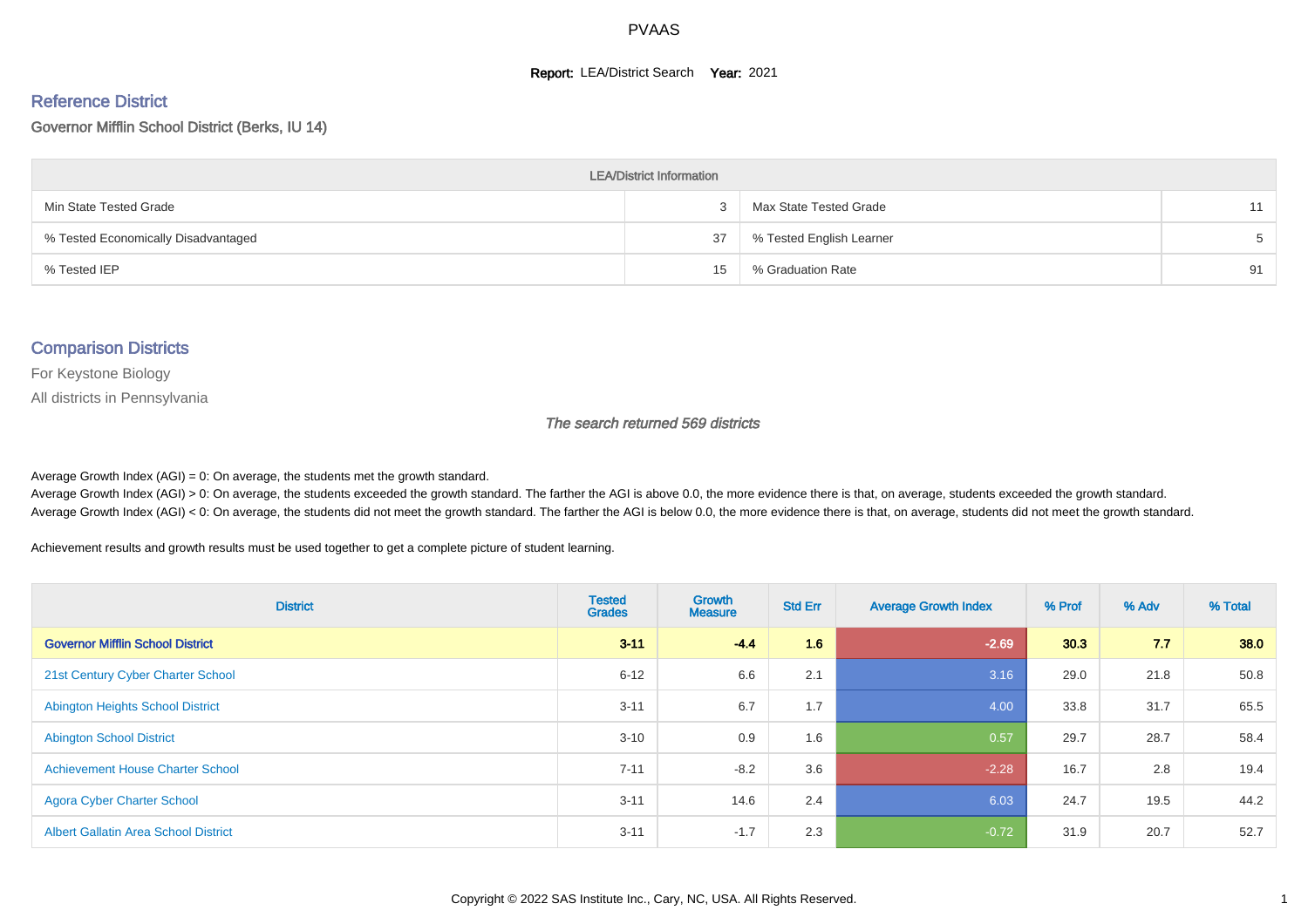| <b>District</b>                          | <b>Tested</b><br><b>Grades</b> | <b>Growth</b><br><b>Measure</b> | <b>Std Err</b> | <b>Average Growth Index</b> | % Prof | % Adv | % Total |
|------------------------------------------|--------------------------------|---------------------------------|----------------|-----------------------------|--------|-------|---------|
| <b>Governor Mifflin School District</b>  | $3 - 11$                       | $-4.4$                          | 1.6            | $-2.69$                     | 30.3   | 7.7   | 38.0    |
| <b>Aliquippa School District</b>         | $3 - 11$                       | $-20.0$                         | 3.6            | $-5.54$                     | 1.7    | 0.0   | 1.7     |
| <b>Allegheny Valley School District</b>  | $3 - 11$                       | $-1.9$                          | 3.9            | $-0.48$                     | 31.8   | 11.4  | 43.2    |
| Allegheny-Clarion Valley School District | $3 - 10$                       | 12.3                            | 4.1            | 3.03                        | 33.3   | 19.0  | 52.4    |
| <b>Allentown City School District</b>    | $3 - 12$                       | $-16.9$                         | 1.4            | $-12.37$                    | 5.9    | 0.4   | 6.3     |
| <b>Altoona Area School District</b>      | $3 - 12$                       | 0.1                             | 1.5            | 0.07                        | 29.0   | 13.8  | 42.8    |
| Ambridge Area School District            | $3 - 12$                       | $-19.4$                         | 2.5            | $-7.64$                     | 23.2   | 5.6   | 28.9    |
| <b>Annville-Cleona School District</b>   | $3 - 12$                       | 1.1                             | 2.4            | 0.45                        | 34.8   | 13.6  | 48.5    |
| <b>Antietam School District</b>          | $3 - 10$                       | $-9.5$                          | 3.7            | $-2.57$                     | 20.9   | 1.5   | 22.4    |
| <b>Apollo-Ridge School District</b>      | $3 - 12$                       | 9.5                             | 3.0            | 3.23                        | 34.0   | 9.4   | 43.4    |
| <b>Armstrong School District</b>         | $3 - 11$                       | 9.8                             | 1.6            | 6.22                        | 32.8   | 24.6  | 57.4    |
| Aspira Bilingual Cyber Charter School    | $3 - 11$                       | 5.1                             | 5.8            | 0.87                        | 4.8    | 0.0   | 4.8     |
| <b>Athens Area School District</b>       | $3 - 11$                       | 2.6                             | 2.3            | 1.11                        | 34.9   | 12.3  | 47.3    |
| <b>Austin Area School District</b>       | $3 - 11$                       | 2.6                             | 6.0            | 0.43                        | 25.0   | 18.8  | 43.8    |
| <b>Avella Area School District</b>       | $3 - 12$                       | 1.6                             | 4.7            | 0.34                        | 34.8   | 7.2   | 42.0    |
| <b>Avon Grove Charter School</b>         | $3 - 11$                       | $9.8\,$                         | 3.1            | 3.18                        | 32.4   | 26.0  | 58.4    |
| <b>Avon Grove School District</b>        | $3 - 10$                       | 7.6                             | 1.4            | 5.29                        | 33.7   | 33.2  | 67.0    |
| <b>Avonworth School District</b>         | $3 - 10$                       | $-6.2$                          | 2.3            | $-2.68$                     | 35.9   | 14.1  | 50.0    |
| <b>Bald Eagle Area School District</b>   | $3 - 11$                       | 7.6                             | 2.5            | 3.00                        | 31.6   | 15.6  | 47.3    |
| <b>Baldwin-Whitehall School District</b> | $3 - 11$                       | $-5.5$                          | 1.9            | $-2.93$                     | 32.0   | 14.7  | 46.7    |
| <b>Bangor Area School District</b>       | $3 - 12$                       | $-1.2$                          | 2.0            | $-0.60$                     | 25.8   | 12.7  | 38.5    |
| <b>Beaver Area School District</b>       | $3 - 10$                       | $-3.0$                          | 2.5            | $-1.16$                     | 25.8   | 27.8  | 53.6    |
| <b>Bedford Area School District</b>      | $3 - 11$                       | 6.4                             | 2.4            | 2.68                        | 31.0   | 20.6  | 51.6    |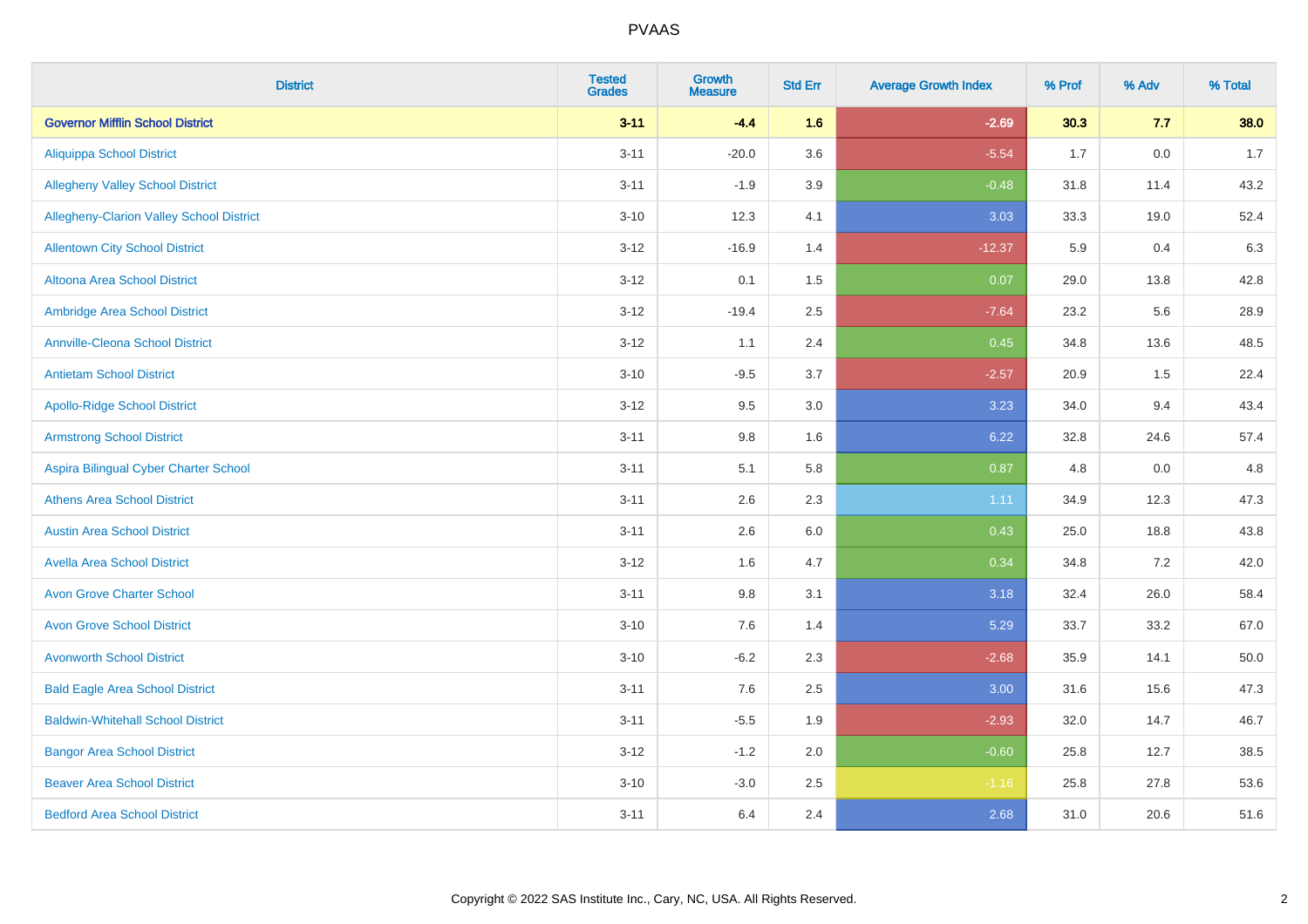| <b>District</b>                              | <b>Tested</b><br><b>Grades</b> | <b>Growth</b><br><b>Measure</b> | <b>Std Err</b> | <b>Average Growth Index</b> | % Prof | % Adv | % Total |
|----------------------------------------------|--------------------------------|---------------------------------|----------------|-----------------------------|--------|-------|---------|
| <b>Governor Mifflin School District</b>      | $3 - 11$                       | $-4.4$                          | 1.6            | $-2.69$                     | 30.3   | 7.7   | 38.0    |
| <b>Belle Vernon Area School District</b>     | $3 - 11$                       | 11.1                            | 2.3            | 4.88                        | 31.6   | 25.4  | 57.1    |
| <b>Bellefonte Area School District</b>       | $3 - 11$                       | 6.7                             | 2.0            | 3.34                        | 28.8   | 21.5  | 50.2    |
| <b>Bellwood-Antis School District</b>        | $3 - 10$                       | 3.5                             | 2.8            | 1.24                        | 40.9   | 19.4  | 60.2    |
| <b>Belmont Charter School</b>                | $3 - 10$                       | 2.2                             | 3.4            | 0.64                        | 5.3    | 1.8   | 7.0     |
| <b>Bensalem Township School District</b>     | $3 - 11$                       | 1.0                             | 1.6            | 0.63                        | 24.3   | 10.7  | 34.9    |
| <b>Benton Area School District</b>           | $3 - 10$                       | 8.1                             | 4.0            | 2.01                        | 35.7   | 28.6  | 64.3    |
| <b>Bentworth School District</b>             | $3 - 11$                       | 7.0                             | 3.0            | 2.36                        | 26.6   | 17.0  | 43.6    |
| <b>Berlin Brothersvalley School District</b> | $3 - 11$                       | 19.6                            | 4.0            | 4.93                        | 28.3   | 41.3  | 69.6    |
| <b>Bermudian Springs School District</b>     | $3 - 11$                       | 2.5                             | 2.4            | 1.05                        | 31.8   | 23.5  | 55.3    |
| <b>Berwick Area School District</b>          | $3 - 11$                       | $-6.9$                          | 2.4            | $-2.84$                     | 22.3   | 11.5  | 33.8    |
| <b>Bethel Park School District</b>           | $3 - 11$                       | $-4.4$                          | 1.7            | $-2.62$                     | 40.1   | 27.3  | 67.4    |
| <b>Bethlehem Area School District</b>        | $3 - 11$                       | $-4.5$                          | 1.1            | $-3.91$                     | 20.4   | 11.3  | 31.7    |
| <b>Bethlehem-Center School District</b>      | $3 - 10$                       | 2.1                             | 3.5            | 0.59                        | 32.3   | 4.6   | 36.9    |
| <b>Big Beaver Falls Area School District</b> | $3 - 11$                       | $-17.9$                         | 2.8            | $-6.27$                     | 9.4    | 2.8   | 12.2    |
| <b>Big Spring School District</b>            | $3 - 11$                       | $-9.8$                          | 2.3            | $-4.32$                     | 23.6   | 12.9  | 36.5    |
| <b>Blackhawk School District</b>             | $3 - 11$                       | 2.0                             | 2.3            | 0.87                        | 34.6   | 20.7  | 55.3    |
| <b>Blacklick Valley School District</b>      | $3 - 11$                       | $-0.9$                          | 3.9            | $-0.23$                     | 7.7    | 7.7   | 15.4    |
| <b>Blairsville-Saltsburg School District</b> | $3 - 11$                       | $-7.5$                          | 2.8            | $-2.67$                     | 20.1   | 8.2   | 28.3    |
| <b>Bloomsburg Area School District</b>       | $3 - 10$                       | 4.3                             | 3.4            | 1.26                        | 36.5   | 20.6  | 57.1    |
| <b>Blue Mountain School District</b>         | $3 - 10$                       | 12.2                            | 2.1            | 5.81                        | 30.7   | 26.1  | 56.8    |
| <b>Blue Ridge School District</b>            | $3 - 11$                       | 8.3                             | 3.7            | 2.24                        | 29.6   | 9.3   | 38.9    |
| <b>Boyertown Area School District</b>        | $3 - 11$                       | $-2.9$                          | 1.4            | $-2.06$                     | 30.8   | 22.6  | 53.4    |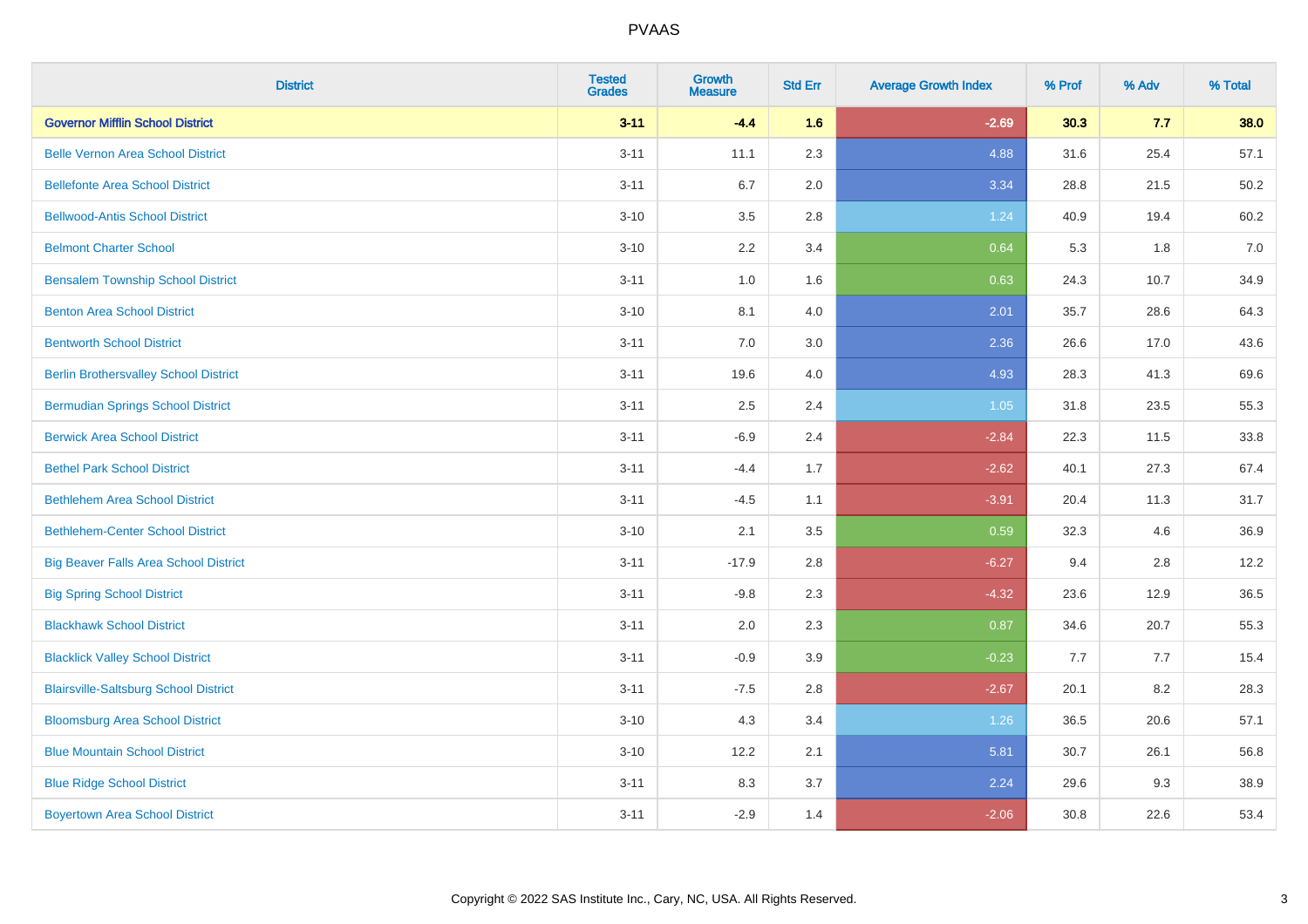| <b>District</b>                                 | <b>Tested</b><br><b>Grades</b> | <b>Growth</b><br><b>Measure</b> | <b>Std Err</b> | <b>Average Growth Index</b> | % Prof | % Adv | % Total |
|-------------------------------------------------|--------------------------------|---------------------------------|----------------|-----------------------------|--------|-------|---------|
| <b>Governor Mifflin School District</b>         | $3 - 11$                       | $-4.4$                          | 1.6            | $-2.69$                     | 30.3   | 7.7   | 38.0    |
| Boys Latin Of Philadelphia Charter School       | $6 - 12$                       | $-8.0$                          | 2.7            | $-3.02$                     | 1.4    | 0.0   | 1.4     |
| <b>Bradford Area School District</b>            | $3 - 12$                       | $-1.8$                          | 2.3            | $-0.79$                     | 31.2   | 16.7  | 47.9    |
| <b>Brandywine Heights Area School District</b>  | $3 - 11$                       | 5.8                             | 2.6            | 2.27                        | 27.7   | 28.6  | 56.2    |
| <b>Brentwood Borough School District</b>        | $3 - 11$                       | 1.3                             | 3.0            | 0.44                        | 20.2   | 16.0  | 36.2    |
| <b>Bristol Borough School District</b>          | $3 - 12$                       | $-5.9$                          | 2.9            | $-2.00$                     | 27.8   | 3.3   | 31.1    |
| <b>Bristol Township School District</b>         | $3 - 11$                       | $-7.4$                          | 1.4            | $-5.32$                     | 13.8   | 4.6   | 18.4    |
| <b>Brockway Area School District</b>            | $3 - 11$                       | $-0.4$                          | 3.5            | $-0.11$                     | 41.2   | 13.8  | 55.0    |
| <b>Brookville Area School District</b>          | $3 - 11$                       | 6.8                             | 3.1            | 2.19                        | 46.1   | 14.6  | 60.7    |
| <b>Brownsville Area School District</b>         | $3 - 12$                       | 3.9                             | 3.8            | 1.04                        | 22.0   | 8.5   | 30.5    |
| <b>Bucks County Technical High School</b>       | $9 - 10$                       | $-2.9$                          | 2.2            | $-1.29$                     | 27.7   | 10.4  | 38.2    |
| <b>Burgettstown Area School District</b>        | $3 - 11$                       | $-11.2$                         | 3.2            | $-3.46$                     | 16.0   | 2.7   | 18.7    |
| <b>Burrell School District</b>                  | $3 - 11$                       | $-1.5$                          | 3.3            | $-0.44$                     | 27.8   | 17.7  | 45.6    |
| <b>Butler Area School District</b>              | $3 - 11$                       | $-14.1$                         | 1.5            | $-9.60$                     | 26.4   | 11.1  | 37.5    |
| California Area School District                 | $3 - 10$                       | $-13.7$                         | 4.5            | $-3.06$                     | 41.7   | 16.7  | 58.3    |
| <b>Cambria Heights School District</b>          | $3 - 10$                       | $-6.2$                          | 2.9            | $-2.11$                     | 25.0   | 13.0  | 38.0    |
| <b>Cameron County School District</b>           | $3 - 12$                       | $-5.0$                          | 4.4            | $-1.12$                     | 34.9   | 4.8   | 39.7    |
| <b>Camp Hill School District</b>                | $3 - 12$                       | 20.7                            | 2.9            | 7.00                        | 32.3   | 41.4  | 73.7    |
| <b>Canon-Mcmillan School District</b>           | $3 - 11$                       | $-5.0$                          | $1.5$          | $-3.25$                     | 30.8   | 28.5  | 59.3    |
| <b>Canton Area School District</b>              | $3 - 11$                       | 8.4                             | 2.9            | 2.92                        | 13.8   | 23.0  | 36.8    |
| Capital Area School for the Arts Charter School | $9 - 11$                       | 14.2                            | 4.5            | 3.13                        | 27.5   | 30.0  | 57.5    |
| <b>Carbon Career &amp; Technical Institute</b>  | $9 - 11$                       | $-9.3$                          | 3.2            | $-2.92$                     | 19.6   | 2.2   | 21.7    |
| <b>Carbondale Area School District</b>          | $3 - 10$                       | $-2.8$                          | 3.2            | $-0.87$                     | 27.5   | 2.9   | 30.4    |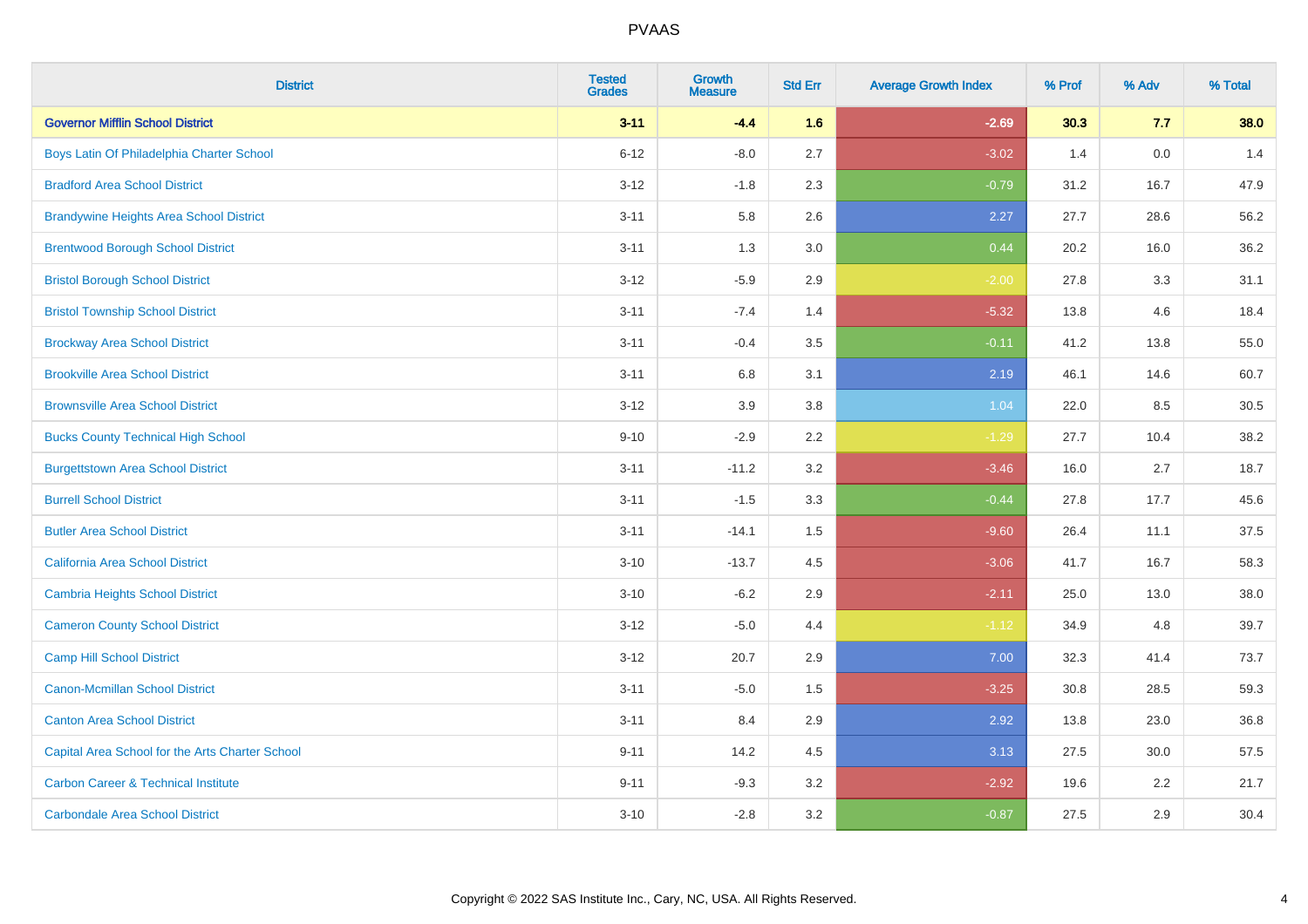| <b>District</b>                                         | <b>Tested</b><br><b>Grades</b> | <b>Growth</b><br><b>Measure</b> | <b>Std Err</b> | <b>Average Growth Index</b> | % Prof | % Adv | % Total |
|---------------------------------------------------------|--------------------------------|---------------------------------|----------------|-----------------------------|--------|-------|---------|
| <b>Governor Mifflin School District</b>                 | $3 - 11$                       | $-4.4$                          | 1.6            | $-2.69$                     | 30.3   | 7.7   | 38.0    |
| <b>Carlisle Area School District</b>                    | $3 - 11$                       | $-5.2$                          | 1.7            | $-2.99$                     | 28.0   | 19.3  | 47.3    |
| <b>Carlynton School District</b>                        | $3 - 11$                       | $-2.0$                          | 3.2            | $-0.62$                     | 27.9   | 5.2   | 33.1    |
| <b>Carmichaels Area School District</b>                 | $3 - 10$                       | $-7.0$                          | 3.1            | $-2.30$                     | 17.8   | 9.6   | 27.4    |
| Catasauqua Area School District                         | $3 - 12$                       | $-7.3$                          | 2.8            | $-2.58$                     | 27.1   | 11.2  | 38.3    |
| <b>Centennial School District</b>                       | $3 - 10$                       | 1.5                             | 1.5            | 0.98                        | 23.6   | 12.4  | 36.0    |
| Center For Student Learning Charter School At Pennsbury | $6 - 12$                       | $-3.3$                          | 6.0            | $-0.55$                     | 23.1   | 0.0   | 23.1    |
| <b>Central Bucks School District</b>                    | $3 - 11$                       | 15.5                            | 0.9            | 17.94                       | 34.8   | 41.4  | 76.2    |
| <b>Central Cambria School District</b>                  | $3 - 11$                       | $-12.7$                         | 2.3            | $-5.61$                     | 19.4   | 7.4   | 26.9    |
| <b>Central Columbia School District</b>                 | $3-12$                         | 0.3                             | 2.3            | 0.12                        | 25.4   | 37.6  | 63.0    |
| <b>Central Dauphin School District</b>                  | $3 - 11$                       | $-5.2$                          | 1.2            | $-4.24$                     | 29.3   | 8.7   | 38.0    |
| <b>Central Fulton School District</b>                   | $3 - 11$                       | $-13.3$                         | 3.2            | $-4.20$                     | 18.1   | 9.7   | 27.8    |
| <b>Central Greene School District</b>                   | $3 - 11$                       | $-0.4$                          | 2.5            | $-0.15$                     | 27.8   | 14.8  | 42.6    |
| <b>Central Valley School District</b>                   | $3 - 10$                       | 4.7                             | 2.6            | 1.83                        | 37.8   | 18.5  | 56.3    |
| <b>Central York School District</b>                     | $3-12$                         | 12.9                            | 1.5            | 8.64                        | 31.4   | 24.1  | 55.5    |
| <b>Chambersburg Area School District</b>                | $3 - 11$                       | $-5.6$                          | 1.3            | $-4.42$                     | 24.2   | 15.2  | 39.4    |
| <b>Charleroi School District</b>                        | $3 - 11$                       | $-4.3$                          | 2.7            | $-1.55$                     | 22.2   | 15.9  | 38.1    |
| <b>Chartiers Valley School District</b>                 | $3 - 11$                       | $-9.1$                          | 2.1            | $-4.23$                     | 20.7   | 17.4  | 38.0    |
| <b>Chartiers-Houston School District</b>                | $3 - 10$                       | $-16.5$                         | 3.5            | $-4.79$                     | 26.3   | 6.6   | 32.9    |
| <b>Cheltenham School District</b>                       | $3 - 11$                       | $-17.6$                         | 2.0            | $-8.74$                     | 24.4   | 8.3   | 32.6    |
| <b>Chester Charter Scholars Academy Charter School</b>  | $3 - 12$                       | $-6.2$                          | 3.3            | $-1.88$                     | 2.2    | 0.0   | 2.2     |
| <b>Chester-Upland School District</b>                   | $3 - 11$                       | $-3.6$                          | 2.6            | $-1.38$                     | 1.6    | 0.0   | 1.6     |
| <b>Chestnut Ridge School District</b>                   | $3-12$                         | 4.0                             | 2.9            | 1.38                        | 33.2   | 11.0  | 44.2    |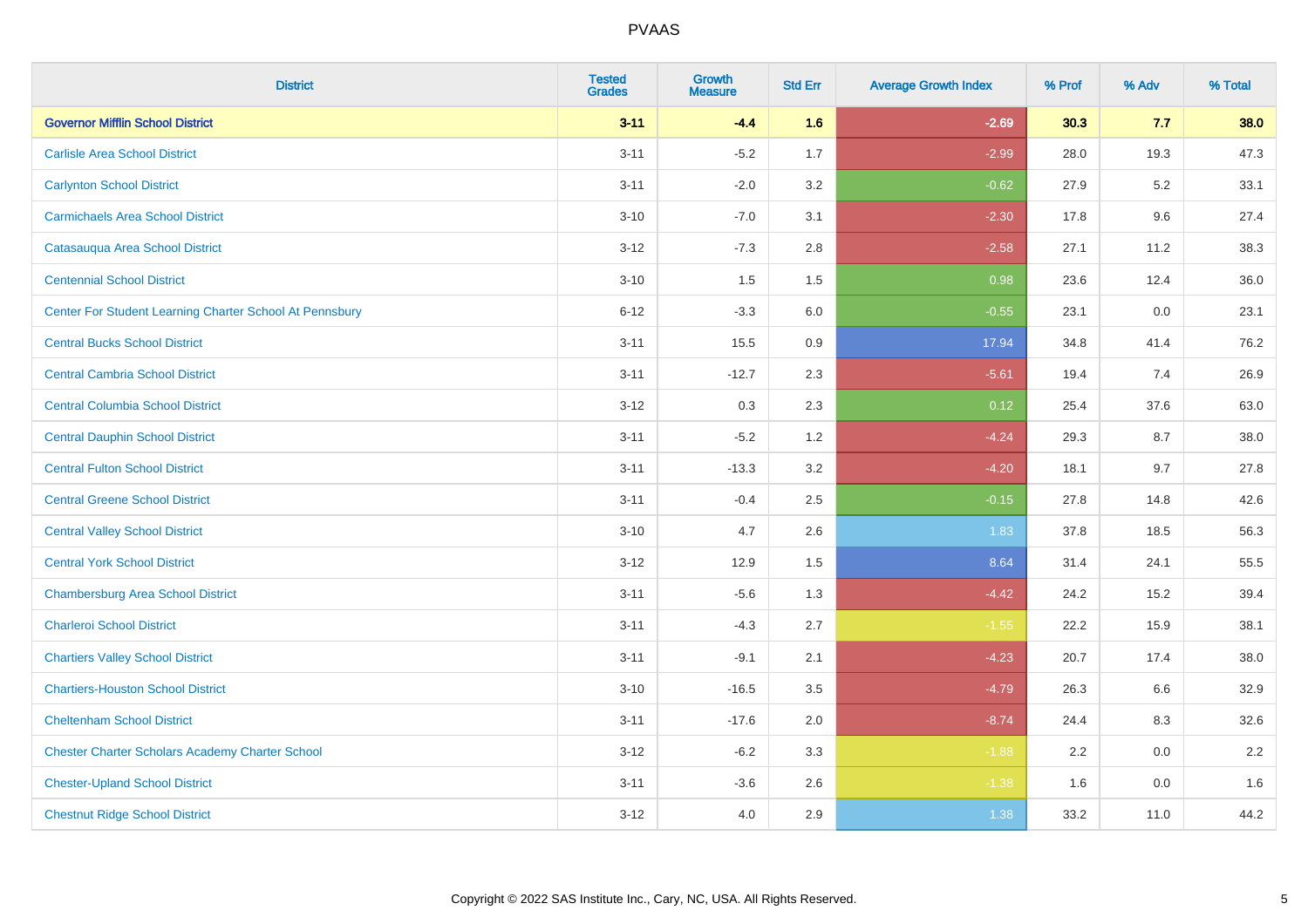| <b>District</b>                                    | <b>Tested</b><br><b>Grades</b> | <b>Growth</b><br><b>Measure</b> | <b>Std Err</b> | <b>Average Growth Index</b> | % Prof  | % Adv | % Total |
|----------------------------------------------------|--------------------------------|---------------------------------|----------------|-----------------------------|---------|-------|---------|
| <b>Governor Mifflin School District</b>            | $3 - 11$                       | $-4.4$                          | 1.6            | $-2.69$                     | 30.3    | 7.7   | 38.0    |
| <b>Chichester School District</b>                  | $3 - 11$                       | $-1.8$                          | 4.2            | $-0.44$                     | 40.0    | 14.0  | 54.0    |
| <b>City CHS</b>                                    | $10 - 11$                      | $-5.6$                          | 2.4            | $-2.34$                     | 15.9    | 1.5   | 17.4    |
| <b>Clairton City School District</b>               | $3 - 11$                       | $-1.6$                          | 5.0            | $-0.32$                     | $3.8\,$ | 0.5   | 4.4     |
| <b>Clarion Area School District</b>                | $3 - 11$                       | 3.2                             | 3.7            | 0.88                        | 31.7    | 13.3  | 45.0    |
| <b>Clarion-Limestone Area School District</b>      | $3 - 12$                       | $-10.0$                         | 3.6            | $-2.76$                     | 28.3    | 20.0  | 48.3    |
| <b>Claysburg-Kimmel School District</b>            | $3 - 11$                       | $-1.2$                          | 5.2            | $-0.22$                     | 5.0     | 0.0   | $5.0$   |
| <b>Clearfield Area School District</b>             | $3 - 10$                       | $-1.3$                          | 3.7            | $-0.34$                     | 43.9    | 24.6  | 68.4    |
| <b>Coatesville Area School District</b>            | $3 - 11$                       | $-9.5$                          | 1.6            | $-5.81$                     | 12.8    | 3.3   | 16.2    |
| <b>Cocalico School District</b>                    | $3 - 11$                       | 12.3                            | 1.9            | 6.48                        | 28.2    | 32.3  | 60.5    |
| <b>Collegium Charter School</b>                    | $3 - 10$                       | 21.2                            | 2.6            | 8.18                        | 25.4    | 16.4  | 41.8    |
| <b>Colonial School District</b>                    | $3 - 11$                       | 22.1                            | 1.6            | 13.55                       | 27.2    | 43.5  | 70.6    |
| <b>Columbia Borough School District</b>            | $3 - 12$                       | $-1.1$                          | 3.6            | $-0.31$                     | 17.2    | 1.7   | 19.0    |
| Columbia-Montour AVTS                              | $9 - 10$                       | $-7.1$                          | 2.8            | $-2.52$                     | 19.5    | 3.2   | 22.7    |
| <b>Commodore Perry School District</b>             | $3 - 11$                       | $-10.4$                         | 4.5            | $-2.30$                     | 29.4    | 5.9   | 35.3    |
| <b>Commonwealth Charter Academy Charter School</b> | $3 - 10$                       | 4.2                             | 1.6            | 2.68                        | 27.0    | 15.6  | 42.5    |
| Community Academy Of Philadelphia Charter School   | $3 - 11$                       | 0.1                             | 2.6            | 0.06                        | 9.7     | 2.6   | 12.4    |
| <b>Conemaugh Township Area School District</b>     | $3 - 12$                       | 4.8                             | 3.5            | 1.39                        | 30.9    | 27.8  | 58.8    |
| <b>Conemaugh Valley School District</b>            | $3 - 12$                       | $-6.3$                          | 4.1            | $-1.54$                     | 23.7    | 5.1   | 28.8    |
| <b>Conestoga Valley School District</b>            | $3 - 11$                       | 2.4                             | 1.7            | 1.43                        | 35.0    | 23.5  | 58.5    |
| <b>Conewago Valley School District</b>             | $3 - 12$                       | 7.6                             | 1.7            | 4.46                        | 41.3    | 19.4  | 60.6    |
| <b>Conneaut School District</b>                    | $3 - 12$                       | $-2.3$                          | 2.6            | $-0.91$                     | 27.4    | 9.7   | 37.1    |
| <b>Connellsville Area School District</b>          | $3 - 11$                       | $-5.3$                          | 2.0            | $-2.67$                     | 24.2    | 5.0   | 29.1    |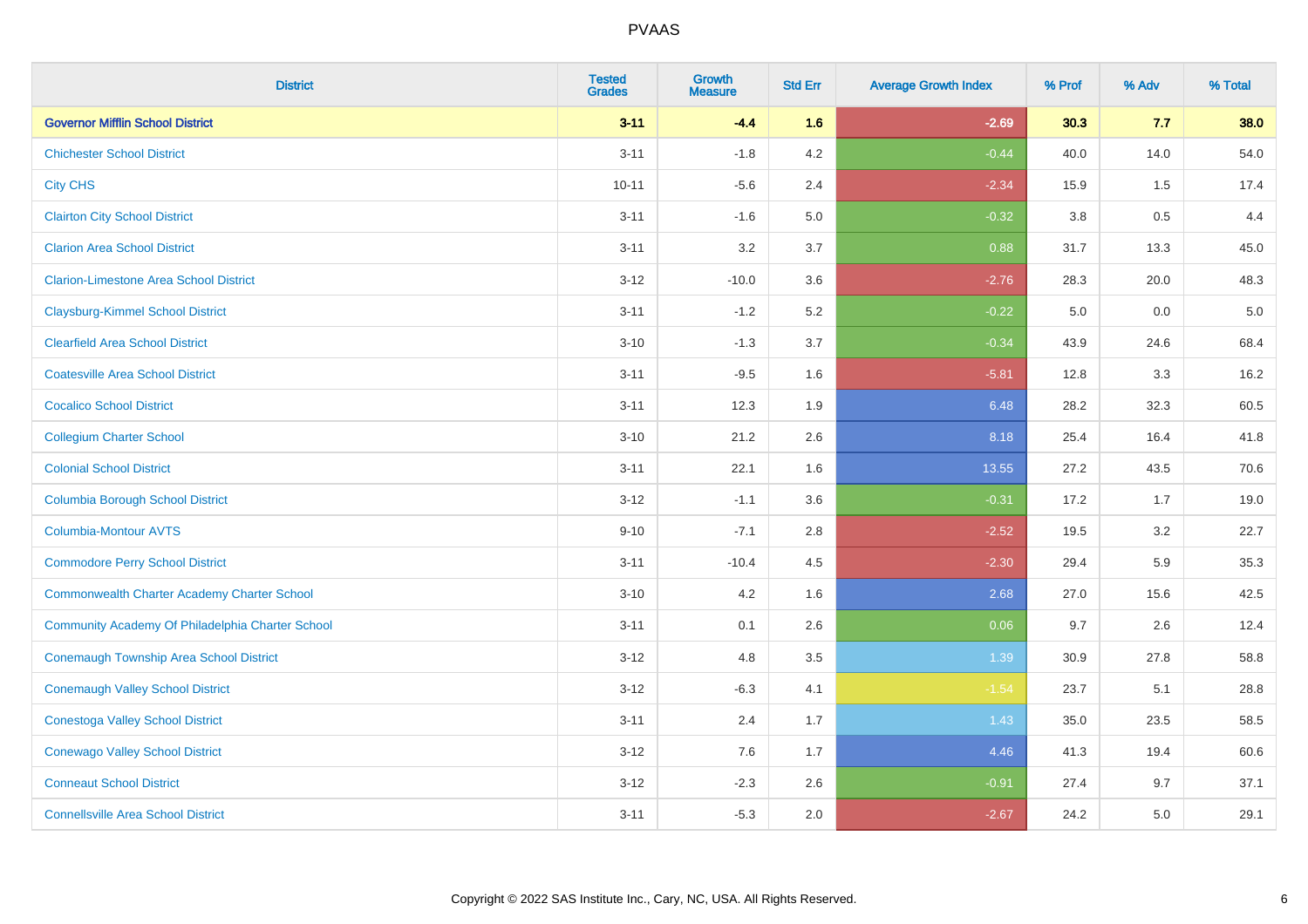| <b>District</b>                           | <b>Tested</b><br><b>Grades</b> | <b>Growth</b><br><b>Measure</b> | <b>Std Err</b> | <b>Average Growth Index</b> | % Prof | % Adv | % Total |
|-------------------------------------------|--------------------------------|---------------------------------|----------------|-----------------------------|--------|-------|---------|
| <b>Governor Mifflin School District</b>   | $3 - 11$                       | $-4.4$                          | 1.6            | $-2.69$                     | 30.3   | 7.7   | 38.0    |
| <b>Conrad Weiser Area School District</b> | $3 - 11$                       | 7.1                             | 2.1            | 3.34                        | 28.2   | 14.4  | 42.6    |
| <b>Cornell School District</b>            | $3 - 11$                       | $-5.5$                          | 4.6            | $-1.20$                     | 11.3   | 3.2   | 14.5    |
| <b>Cornwall-Lebanon School District</b>   | $3 - 11$                       | 8.2                             | 1.6            | 5.24                        | 28.0   | 20.5  | 48.6    |
| <b>Corry Area School District</b>         | $3 - 11$                       | $-6.8$                          | 2.3            | $-3.01$                     | 24.0   | 8.8   | 32.8    |
| <b>Coudersport Area School District</b>   | $3 - 11$                       | 14.8                            | 3.4            | 4.33                        | 34.7   | 28.0  | 62.7    |
| <b>Council Rock School District</b>       | $3 - 11$                       | 13.5                            | 1.1            | 12.27                       | 32.0   | 35.4  | 67.4    |
| <b>Cranberry Area School District</b>     | $3 - 12$                       | $-0.9$                          | 3.1            | $-0.29$                     | 25.5   | 9.7   | 35.2    |
| <b>Crawford Central School District</b>   | $3 - 11$                       | 5.7                             | 2.1            | 2.71                        | 26.4   | 15.8  | 42.1    |
| <b>Crestwood School District</b>          | $3 - 11$                       | $-3.4$                          | 2.2            | $-1.52$                     | 33.1   | 21.7  | 54.9    |
| <b>Cumberland Valley School District</b>  | $3 - 12$                       | 18.6                            | 1.2            | 15.79                       | 31.3   | 39.2  | 70.5    |
| <b>Dallas School District</b>             | $3 - 11$                       | 8.1                             | 2.1            | 3.87                        | 32.4   | 22.4  | 54.8    |
| <b>Dallastown Area School District</b>    | $3 - 11$                       | 19.9                            | 1.4            | 14.14                       | 36.8   | 34.2  | 71.0    |
| <b>Daniel Boone Area School District</b>  | $3 - 12$                       | 0.9                             | 1.9            | 0.46                        | 28.9   | 22.0  | 51.0    |
| <b>Danville Area School District</b>      | $3 - 11$                       | 18.4                            | 2.6            | 7.19                        | 32.0   | 46.1  | 78.1    |
| <b>Dauphin County Technical School</b>    | $9 - 11$                       | $-3.9$                          | 2.3            | $-1.67$                     | 18.3   | 11.1  | 29.3    |
| <b>Deer Lakes School District</b>         | $3 - 11$                       | $-10.0$                         | 2.5            | $-4.02$                     | 27.7   | 9.9   | 37.6    |
| <b>Delaware Valley School District</b>    | $3 - 11$                       | 15.7                            | 1.6            | 9.62                        | 36.7   | 32.1  | 68.8    |
| <b>Derry Area School District</b>         | $3 - 11$                       | $-11.8$                         | 2.6            | $-4.53$                     | 34.8   | 6.1   | 40.9    |
| <b>Derry Township School District</b>     | $3 - 10$                       | 20.1                            | 2.0            | 10.20                       | 32.8   | 46.9  | 79.7    |
| <b>Donegal School District</b>            | $3 - 12$                       | 5.9                             | 2.2            | 2.72                        | 34.1   | 23.1  | 57.2    |
| <b>Dover Area School District</b>         | $3 - 12$                       | 7.1                             | 1.9            | 3.78                        | 33.0   | 18.7  | 51.7    |
| Downingtown Area School District          | $3 - 11$                       | 4.4                             | 1.1            | 4.06                        | 30.1   | 32.0  | 62.2    |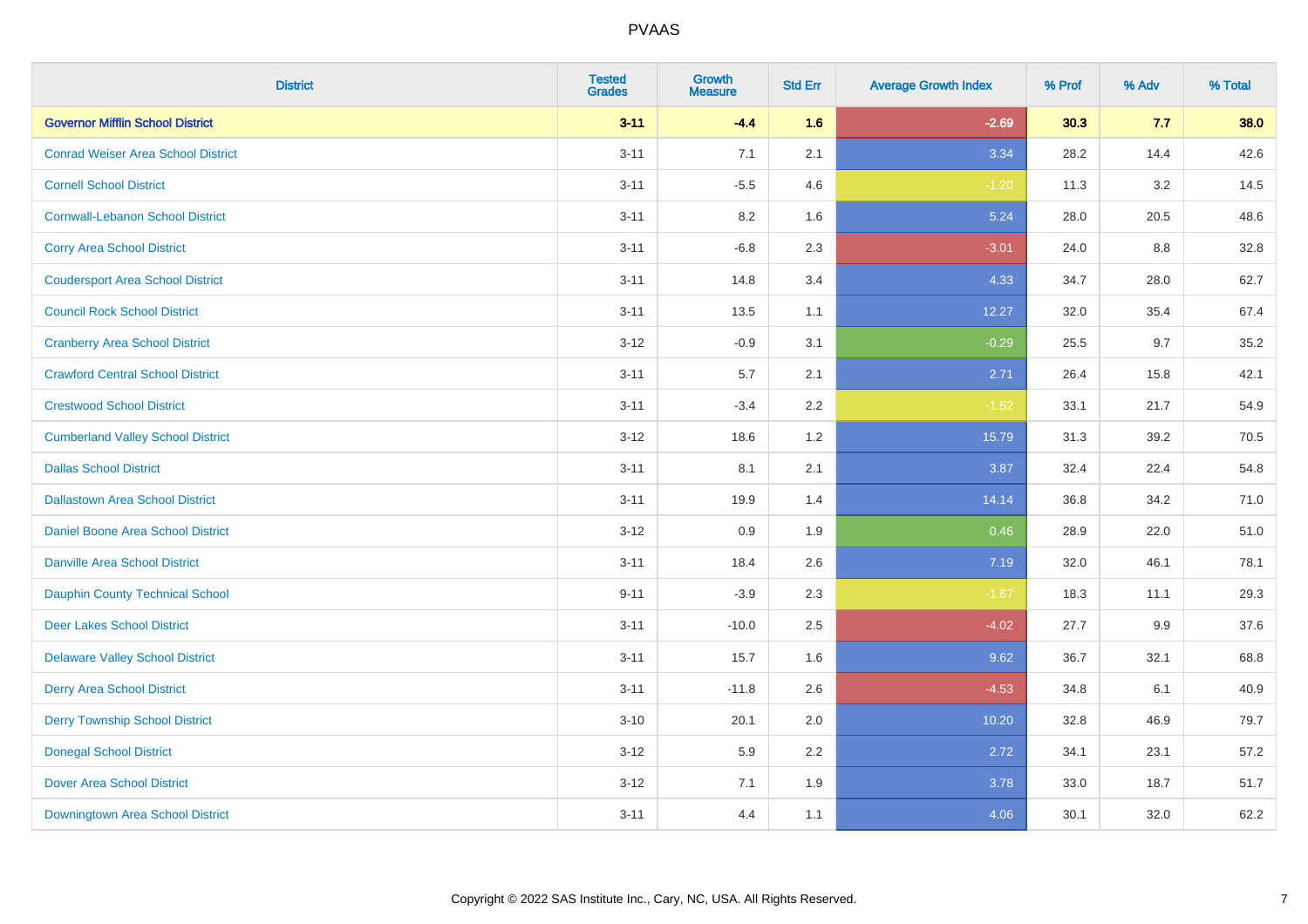| <b>District</b>                                   | <b>Tested</b><br><b>Grades</b> | <b>Growth</b><br><b>Measure</b> | <b>Std Err</b> | <b>Average Growth Index</b> | % Prof | % Adv | % Total |
|---------------------------------------------------|--------------------------------|---------------------------------|----------------|-----------------------------|--------|-------|---------|
| <b>Governor Mifflin School District</b>           | $3 - 11$                       | $-4.4$                          | 1.6            | $-2.69$                     | 30.3   | 7.7   | 38.0    |
| Dr Robert Ketterer Charter School Inc             | $6 - 12$                       | 7.1                             | 4.3            | 1.66                        | 7.3    | 1.7   | 9.0     |
| <b>Dubois Area School District</b>                | $3 - 11$                       | $-2.8$                          | 2.0            | $-1.37$                     | 35.5   | 19.0  | 54.6    |
| <b>Dunmore School District</b>                    | $3 - 11$                       | $-12.2$                         | 2.7            | $-4.51$                     | 15.0   | 5.3   | 20.4    |
| <b>East Allegheny School District</b>             | $3 - 11$                       | $-6.4$                          | 3.0            | $-2.11$                     | 21.0   | 7.4   | 28.4    |
| <b>East Lycoming School District</b>              | $3 - 11$                       | $-10.9$                         | 2.1            | $-5.08$                     | 22.5   | 8.2   | 30.8    |
| <b>East Penn School District</b>                  | $3 - 11$                       | 8.9                             | 1.2            | 7.61                        | 32.8   | 26.4  | 59.2    |
| East Pennsboro Area School District               | $3 - 11$                       | 4.8                             | 2.1            | 2.26                        | 36.8   | 16.9  | 53.7    |
| East Stroudsburg Area School District             | $3 - 11$                       | $-4.9$                          | 1.4            | $-3.38$                     | 22.7   | 12.5  | 35.2    |
| <b>Eastern Lancaster County School District</b>   | $3 - 12$                       | 2.9                             | 3.2            | 0.91                        | 35.2   | 36.4  | 71.6    |
| <b>Eastern Lebanon County School District</b>     | $3 - 11$                       | 4.0                             | 2.1            | 1.89                        | 23.5   | 11.5  | 35.0    |
| <b>Eastern York School District</b>               | $3 - 11$                       | $-6.2$                          | 2.3            | $-2.70$                     | 27.8   | 18.5  | 46.4    |
| <b>Easton Area School District</b>                | $3 - 12$                       | 6.3                             | 1.3            | 4.91                        | 24.1   | 13.0  | 37.1    |
| <b>Elizabeth Forward School District</b>          | $3 - 11$                       | $-5.5$                          | 2.5            | $-2.25$                     | 32.2   | 12.8  | 45.0    |
| <b>Elizabethtown Area School District</b>         | $3 - 12$                       | 7.1                             | 1.7            | 4.19                        | 36.4   | 27.6  | 64.0    |
| <b>Elk Lake School District</b>                   | $3 - 11$                       | $-6.1$                          | 2.9            | $-2.12$                     | 26.3   | 11.6  | 37.9    |
| <b>Ellwood City Area School District</b>          | $3 - 11$                       | $-12.5$                         | 3.1            | $-4.00$                     | 26.7   | 8.7   | 35.4    |
| <b>Environmental Charter School At Frick Park</b> | $3-9$                          | $-6.2$                          | 3.7            | $-1.67$                     | 25.9   | 3.4   | 29.3    |
| <b>Ephrata Area School District</b>               | $3 - 11$                       | 6.8                             | 1.7            | 4.08                        | 31.6   | 17.1  | 48.8    |
| <b>Erie City School District</b>                  | $3 - 12$                       | $-4.5$                          | 1.4            | $-3.09$                     | 13.4   | 6.7   | 20.1    |
| Esperanza Academy Charter School                  | $4 - 11$                       | 2.1                             | 2.1            | 1.01                        | 14.2   | 3.6   | 17.8    |
| <b>Esperanza Cyber Charter School</b>             | $3 - 11$                       | 7.1                             | 6.1            | 1.15                        | 8.8    | 2.9   | 11.8    |
| <b>Everett Area School District</b>               | $3 - 11$                       | $-1.1$                          | 3.1            | $-0.34$                     | 34.2   | 13.2  | 47.4    |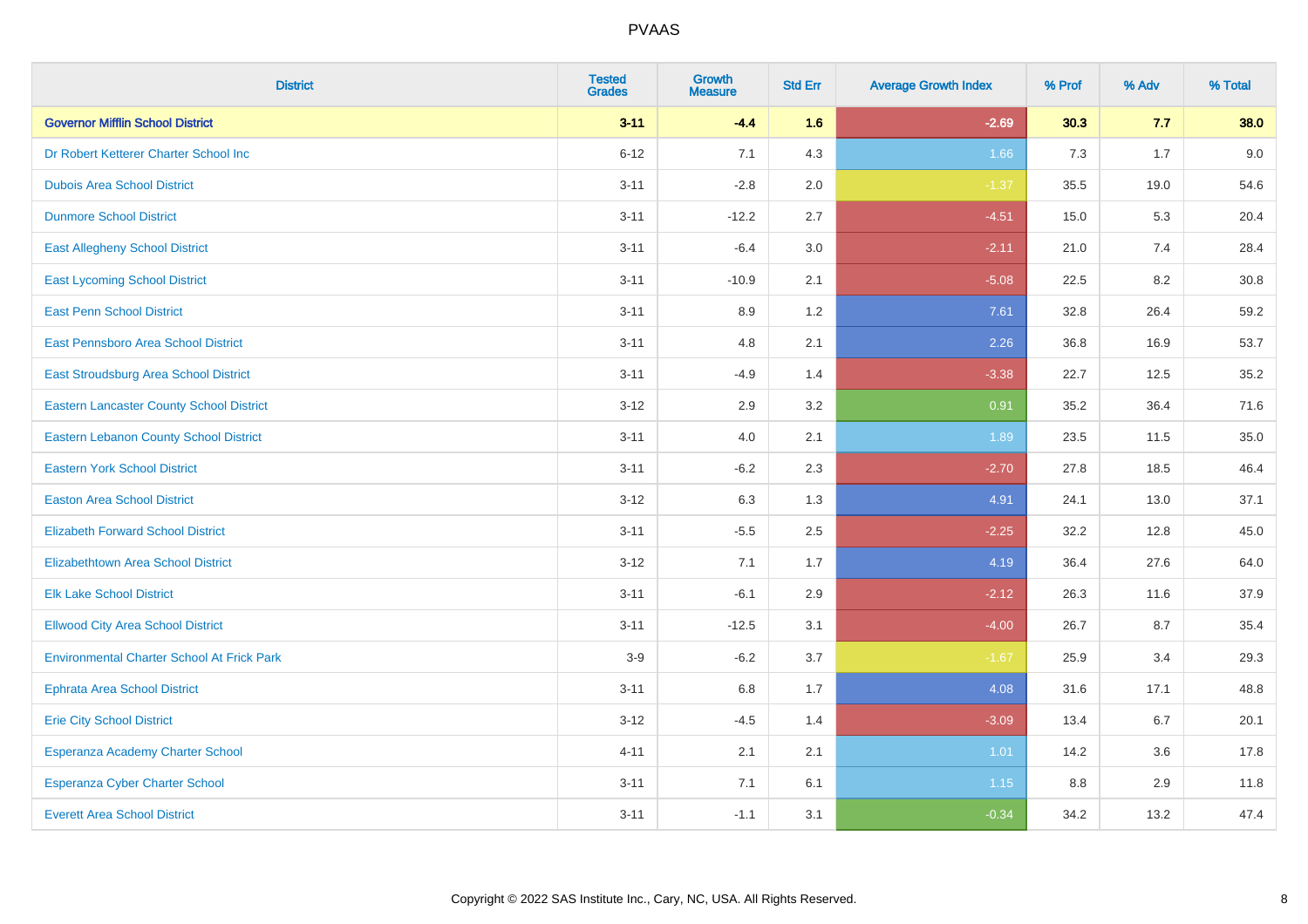| <b>District</b>                                   | <b>Tested</b><br><b>Grades</b> | <b>Growth</b><br><b>Measure</b> | <b>Std Err</b> | <b>Average Growth Index</b> | % Prof | % Adv   | % Total |
|---------------------------------------------------|--------------------------------|---------------------------------|----------------|-----------------------------|--------|---------|---------|
| <b>Governor Mifflin School District</b>           | $3 - 11$                       | $-4.4$                          | 1.6            | $-2.69$                     | 30.3   | 7.7     | 38.0    |
| <b>Evergreen Community Charter School</b>         | $6 - 11$                       | $-1.1$                          | 4.7            | $-0.23$                     | 34.6   | 26.9    | 61.5    |
| <b>Executive Education Academy Charter School</b> | $3 - 10$                       | $-14.6$                         | 3.0            | $-4.81$                     | 8.5    | 1.2     | 9.8     |
| <b>Exeter Township School District</b>            | $3 - 11$                       | $-1.0$                          | 1.7            | $-0.58$                     | 27.2   | 15.6    | 42.8    |
| <b>Fairfield Area School District</b>             | $3 - 11$                       | $-0.5$                          | 3.6            | $-0.13$                     | 43.9   | 6.1     | 50.0    |
| <b>Fairview School District</b>                   | $3 - 11$                       | 8.3                             | 2.4            | 3.43                        | 41.9   | 34.9    | 76.7    |
| <b>Fannett-Metal School District</b>              | $3 - 11$                       | $-22.3$                         | 4.8            | $-4.65$                     | 16.4   | 6.6     | 23.0    |
| <b>Farrell Area School District</b>               | $3 - 11$                       | $-1.9$                          | 4.2            | $-0.44$                     | 9.3    | 11.6    | 20.9    |
| <b>Ferndale Area School District</b>              | $3 - 10$                       | $-1.1$                          | 4.1            | $-0.27$                     | 21.0   | 7.9     | 29.0    |
| <b>Fleetwood Area School District</b>             | $3 - 10$                       | 10.4                            | 2.0            | 5.19                        | 31.7   | 25.8    | 57.5    |
| <b>Forbes Road School District</b>                | $3 - 11$                       | $-11.5$                         | 4.7            | $-2.43$                     | 23.1   | 10.3    | 33.3    |
| <b>Forest Area School District</b>                | $3 - 11$                       | $-1.8$                          | 4.7            | $-0.37$                     | 18.9   | 15.1    | 34.0    |
| <b>Forest City Regional School District</b>       | $3 - 12$                       | $-1.2$                          | 3.6            | $-0.33$                     | 26.5   | $8.2\,$ | 34.7    |
| <b>Forest Hills School District</b>               | $3 - 11$                       | 1.8                             | 2.5            | 0.71                        | 28.8   | 10.3    | 39.1    |
| <b>Fort Cherry School District</b>                | $3 - 10$                       | $-0.7$                          | 3.1            | $-0.21$                     | 30.6   | 14.1    | 44.7    |
| <b>Fort Leboeuf School District</b>               | $3 - 11$                       | 3.5                             | 2.2            | 1.58                        | 32.0   | 16.8    | 48.8    |
| Fox Chapel Area School District                   | $3 - 11$                       | 17.6                            | 1.9            | 9.47                        | 22.9   | 52.0    | 74.9    |
| <b>Franklin Area School District</b>              | $3 - 11$                       | $-3.7$                          | 2.6            | $-1.43$                     | 30.5   | 5.9     | 36.4    |
| <b>Franklin Regional School District</b>          | $3 - 11$                       | 11.3                            | 1.8            | 6.13                        | 30.0   | 35.0    | 65.0    |
| <b>Frazier School District</b>                    | $3 - 11$                       | $-18.9$                         | 3.4            | $-5.49$                     | 18.3   | 1.4     | 19.7    |
| <b>Freedom Area School District</b>               | $3 - 11$                       | $-6.3$                          | 3.1            | $-2.04$                     | 22.9   | 8.4     | 31.3    |
| <b>Freeport Area School District</b>              | $3 - 10$                       | $-0.2$                          | 2.1            | $-0.10$                     | 37.4   | 29.8    | 67.2    |
| <b>Galeton Area School District</b>               | $3 - 11$                       | 5.4                             | 5.4            | 1.01                        | 33.3   | 22.2    | 55.6    |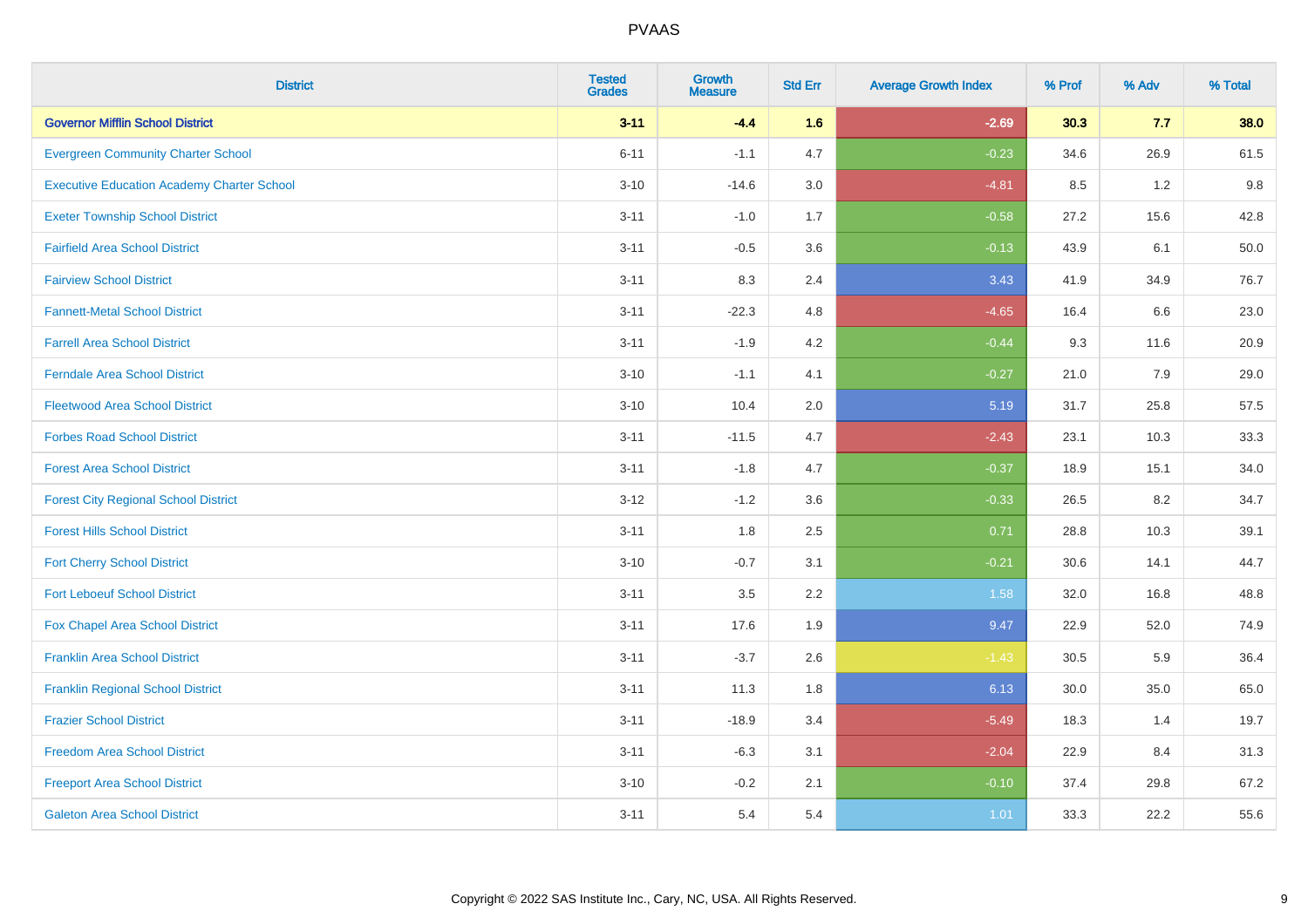| <b>District</b>                               | <b>Tested</b><br><b>Grades</b> | Growth<br><b>Measure</b> | <b>Std Err</b> | <b>Average Growth Index</b> | % Prof | % Adv   | % Total |
|-----------------------------------------------|--------------------------------|--------------------------|----------------|-----------------------------|--------|---------|---------|
| <b>Governor Mifflin School District</b>       | $3 - 11$                       | $-4.4$                   | 1.6            | $-2.69$                     | 30.3   | 7.7     | 38.0    |
| <b>Garnet Valley School District</b>          | $3 - 10$                       | 0.2                      | 1.7            | 0.13                        | 34.9   | 26.4    | 61.3    |
| <b>Gateway School District</b>                | $3 - 11$                       | 3.1                      | 2.0            | 1.55                        | 35.7   | 18.5    | 54.2    |
| <b>General Mclane School District</b>         | $3 - 11$                       | $-10.7$                  | 2.4            | $-4.40$                     | 34.0   | 15.6    | 49.6    |
| <b>Gettysburg Area School District</b>        | $3 - 11$                       | $-6.0$                   | 2.0            | $-3.02$                     | 28.8   | 19.6    | 48.5    |
| <b>Girard School District</b>                 | $3 - 11$                       | $-12.3$                  | 2.6            | $-4.76$                     | 29.7   | 18.9    | 48.6    |
| <b>Glendale School District</b>               | $3 - 10$                       | 7.9                      | 3.5            | 2.25                        | 42.6   | 9.3     | 51.8    |
| <b>Governor Mifflin School District</b>       | $3 - 11$                       | $-4.4$                   | 1.6            | $-2.69$                     | 30.3   | 7.7     | 38.0    |
| <b>Great Valley School District</b>           | $3 - 11$                       | 5.4                      | 2.0            | 2.77                        | 33.8   | 33.5    | 67.3    |
| <b>Greater Johnstown School District</b>      | $3 - 11$                       | $-3.5$                   | 2.4            | $-1.45$                     | 10.3   | 1.3     | 11.5    |
| <b>Greater Latrobe School District</b>        | $3 - 11$                       | $-14.1$                  | 2.0            | $-7.14$                     | 41.0   | 12.6    | 53.6    |
| <b>Greater Nanticoke Area School District</b> | $3-12$                         | $-6.8$                   | 2.6            | $-2.58$                     | 15.2   | 8.9     | 24.1    |
| <b>Greencastle-Antrim School District</b>     | $3 - 11$                       | $-0.3$                   | 2.0            | $-0.14$                     | 30.9   | 22.2    | 53.1    |
| <b>Greensburg Salem School District</b>       | $3 - 11$                       | $-6.9$                   | 2.2            | $-3.06$                     | 30.3   | 13.3    | 43.6    |
| <b>Greenville Area School District</b>        | $3 - 11$                       | $-13.2$                  | $3.0\,$        | $-4.45$                     | 32.1   | 4.6     | 36.7    |
| <b>Greenwood School District</b>              | $3 - 11$                       | 11.3                     | 3.6            | 3.14                        | 31.2   | 32.8    | 63.9    |
| <b>Grove City Area School District</b>        | $3 - 12$                       | $-8.8$                   | 2.3            | $-3.89$                     | 25.6   | 16.4    | 42.0    |
| <b>Halifax Area School District</b>           | $3 - 11$                       | 5.8                      | 3.5            | 1.64                        | 32.1   | 18.9    | 50.9    |
| <b>Hamburg Area School District</b>           | $3 - 11$                       | 0.6                      | 2.4            | 0.25                        | 28.0   | 15.5    | 43.6    |
| <b>Hampton Township School District</b>       | $3 - 11$                       | 7.4                      | 2.0            | 3.79                        | 37.9   | 39.2    | 77.0    |
| <b>Hanover Area School District</b>           | $3 - 11$                       | $-14.7$                  | 4.7            | $-3.13$                     | 12.1   | 3.0     | 15.2    |
| <b>Hanover Public School District</b>         | $3 - 11$                       | $-12.4$                  | 2.7            | $-4.50$                     | 22.7   | $6.2\,$ | 28.9    |
| <b>Harbor Creek School District</b>           | $3 - 11$                       | 13.4                     | 2.3            | 5.80                        | 34.5   | 40.7    | 75.2    |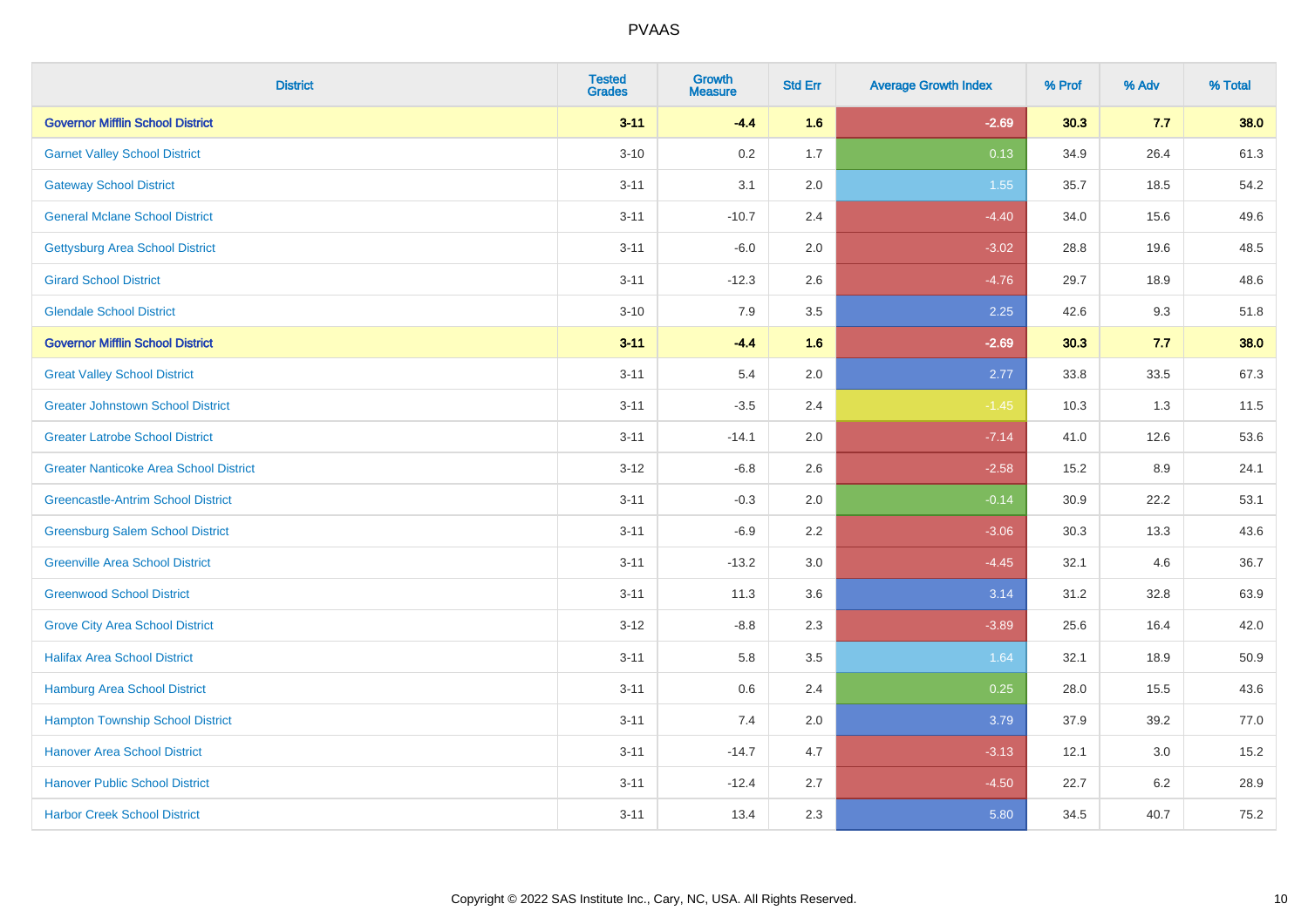| <b>District</b>                               | <b>Tested</b><br><b>Grades</b> | <b>Growth</b><br><b>Measure</b> | <b>Std Err</b> | <b>Average Growth Index</b> | % Prof | % Adv   | % Total |
|-----------------------------------------------|--------------------------------|---------------------------------|----------------|-----------------------------|--------|---------|---------|
| <b>Governor Mifflin School District</b>       | $3 - 11$                       | $-4.4$                          | 1.6            | $-2.69$                     | 30.3   | 7.7     | 38.0    |
| Harmony Area School District                  | $3 - 10$                       | $-5.7$                          | 5.0            | $-1.13$                     | 33.3   | $0.0\,$ | 33.3    |
| <b>Harrisburg City School District</b>        | $3 - 11$                       | $-0.2$                          | 2.0            | $-0.11$                     | 6.0    | 2.0     | 8.0     |
| Hatboro-Horsham School District               | $3 - 11$                       | $-2.7$                          | 1.6            | $-1.65$                     | 27.9   | 17.9    | 45.8    |
| <b>Haverford Township School District</b>     | $3 - 11$                       | 1.4                             | 1.4            | 1.05                        | 36.7   | 26.3    | 63.0    |
| <b>Hazleton Area School District</b>          | $3 - 11$                       | 6.0                             | 1.6            | 3.85                        | 20.5   | 9.0     | 29.5    |
| <b>Hempfield Area School District</b>         | $3 - 12$                       | $-10.2$                         | 1.6            | $-6.37$                     | 28.1   | 19.2    | 47.3    |
| <b>Hempfield School District</b>              | $3 - 11$                       | 13.4                            | 1.3            | 10.53                       | 29.9   | 36.8    | 66.7    |
| <b>Hermitage School District</b>              | $3 - 12$                       | 14.0                            | 2.5            | 5.59                        | 34.0   | 27.0    | 61.0    |
| <b>Highlands School District</b>              | $3 - 11$                       | $-1.3$                          | 2.3            | $-0.55$                     | 32.6   | 10.5    | 43.0    |
| <b>Hollidaysburg Area School District</b>     | $3 - 11$                       | $-2.7$                          | 1.6            | $-1.64$                     | 32.6   | 15.2    | 47.8    |
| <b>Homer-Center School District</b>           | $3 - 11$                       | $8.8\,$                         | 3.5            | 2.53                        | 38.0   | 17.7    | 55.8    |
| Hope For Hyndman Charter School               | $3 - 11$                       | 5.1                             | 5.8            | 0.88                        | 14.3   | 7.1     | 21.4    |
| <b>Hopewell Area School District</b>          | $3 - 11$                       | 0.8                             | 2.6            | 0.31                        | 34.5   | 12.4    | 46.9    |
| Huntingdon Area School District               | $3 - 11$                       | 5.8                             | 2.6            | 2.28                        | 27.8   | 17.4    | 45.2    |
| Imhotep Institute Charter High School         | $9 - 11$                       | $-17.6$                         | 5.8            | $-3.03$                     | 15.4   | 0.0     | 15.4    |
| <b>Indiana Area School District</b>           | $3 - 11$                       | 12.0                            | 2.0            | 5.98                        | 30.0   | 30.4    | 60.3    |
| <b>Innovative Arts Academy Charter School</b> | $6 - 11$                       | $-7.2$                          | 2.5            | $-2.83$                     | 2.0    | 0.0     | $2.0\,$ |
| Insight PA Cyber Charter School               | $3 - 11$                       | $-9.4$                          | 5.8            | $-1.62$                     | 25.6   | 4.6     | 30.2    |
| <b>Interboro School District</b>              | $3 - 12$                       | $-8.4$                          | 2.0            | $-4.27$                     | 27.6   | 6.4     | 34.1    |
| <b>Iroquois School District</b>               | $3 - 11$                       | 13.6                            | 2.8            | 4.83                        | 33.3   | 16.0    | 49.4    |
| <b>Jamestown Area School District</b>         | $3 - 11$                       | $-9.5$                          | 4.1            | $-2.33$                     | 41.5   | 4.9     | 46.3    |
| Jeannette City School District                | $3 - 11$                       | $-0.7$                          | 3.4            | $-0.20$                     | 26.8   | 4.1     | 30.9    |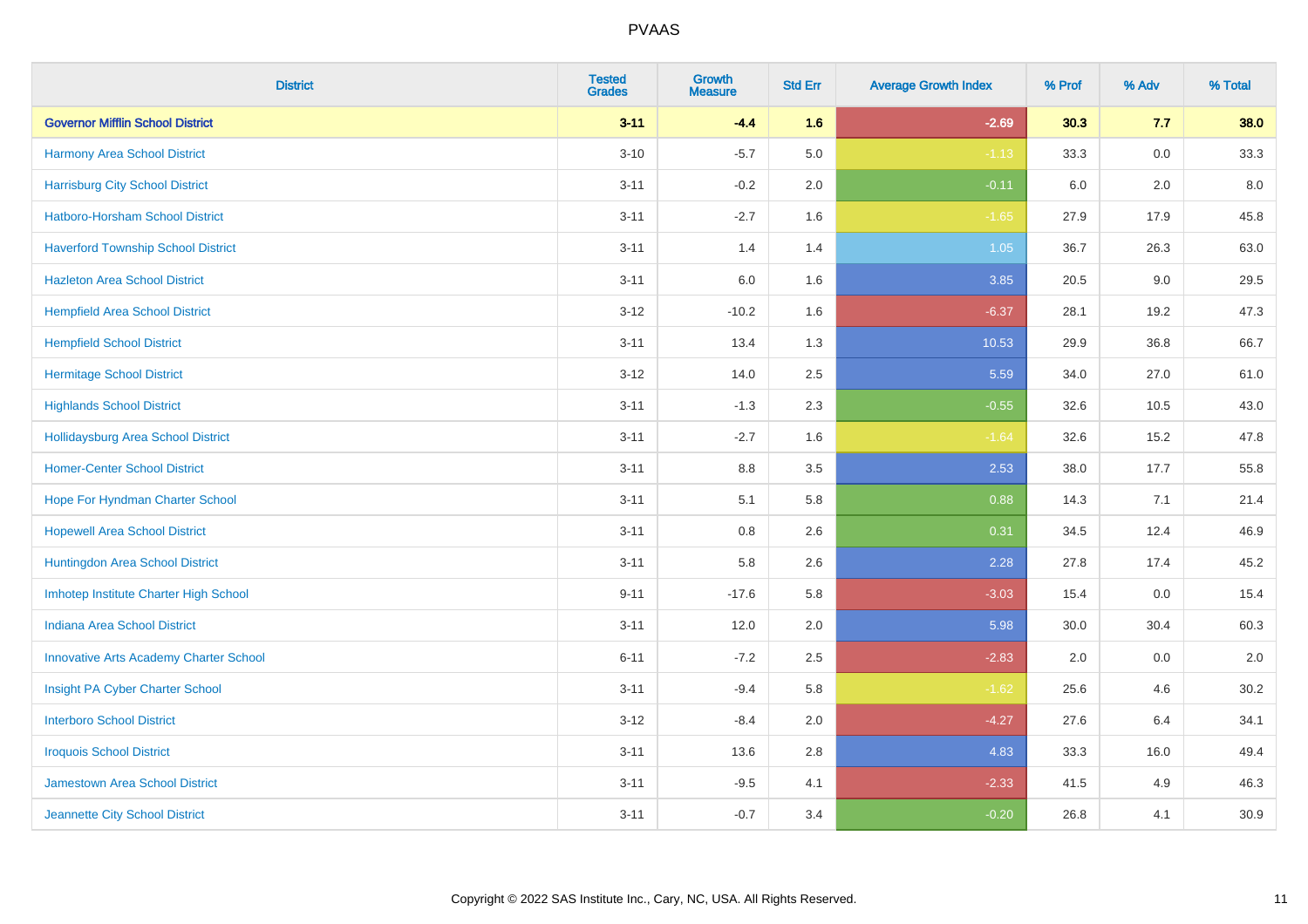| <b>District</b>                                 | <b>Tested</b><br><b>Grades</b> | <b>Growth</b><br><b>Measure</b> | <b>Std Err</b> | <b>Average Growth Index</b> | % Prof | % Adv   | % Total |
|-------------------------------------------------|--------------------------------|---------------------------------|----------------|-----------------------------|--------|---------|---------|
| <b>Governor Mifflin School District</b>         | $3 - 11$                       | $-4.4$                          | 1.6            | $-2.69$                     | 30.3   | 7.7     | 38.0    |
| Jefferson County-Dubois AVTS                    | $9 - 11$                       | $-11.7$                         | 3.1            | $-3.72$                     | 17.6   | $2.8\,$ | 20.4    |
| Jefferson-Morgan School District                | $3 - 10$                       | $-12.0$                         | 3.9            | $-3.09$                     | 28.6   | 6.1     | 34.7    |
| <b>Jenkintown School District</b>               | $3 - 11$                       | $-7.9$                          | 4.1            | $-1.92$                     | 34.1   | 27.3    | 61.4    |
| <b>Jersey Shore Area School District</b>        | $3 - 11$                       | 0.7                             | 2.5            | 0.27                        | 39.3   | 13.6    | 52.9    |
| Jim Thorpe Area School District                 | $3 - 11$                       | $-10.9$                         | 2.4            | $-4.48$                     | 19.5   | 6.0     | 25.5    |
| Johnsonburg Area School District                | $3 - 11$                       | 5.0                             | 3.9            | 1.27                        | 35.5   | 11.8    | 47.4    |
| <b>Juniata County School District</b>           | $3 - 12$                       | 7.7                             | 2.0            | 3.81                        | 22.9   | 18.9    | 41.8    |
| <b>Juniata Valley School District</b>           | $3 - 11$                       | 1.6                             | 3.2            | 0.51                        | 23.1   | 9.4     | 32.5    |
| <b>Kane Area School District</b>                | $3 - 10$                       | 8.8                             | 2.9            | 3.07                        | 31.4   | 19.8    | 51.2    |
| <b>Karns City Area School District</b>          | $3 - 11$                       | $-7.2$                          | 2.6            | $-2.71$                     | 26.4   | 20.8    | 47.2    |
| <b>Kennett Consolidated School District</b>     | $3 - 11$                       | $-10.4$                         | 1.7            | $-6.27$                     | 28.7   | 14.0    | 42.7    |
| <b>Keystone Central School District</b>         | $3 - 11$                       | 3.6                             | 1.8            | 2.04                        | 27.1   | 14.6    | 41.8    |
| <b>Keystone Education Center Charter School</b> | $3 - 12$                       | $-6.5$                          | 5.1            | $-1.28$                     | 0.0    | 0.0     | $0.0\,$ |
| <b>Keystone Oaks School District</b>            | $3 - 11$                       | $-7.2$                          | 2.3            | $-3.14$                     | 30.0   | 11.1    | 41.0    |
| <b>Keystone School District</b>                 | $3 - 11$                       | 7.8                             | 5.7            | 1.37                        | 35.0   | 45.0    | 80.0    |
| <b>KIPP Dubois Charter School</b>               | $9 - 10$                       | $-3.0$                          | 3.1            | $-0.95$                     | 10.0   | 0.0     | 10.0    |
| <b>Kiski Area School District</b>               | $3 - 11$                       | $-4.0$                          | 2.0            | $-1.99$                     | 23.1   | 18.2    | 41.3    |
| <b>Kutztown Area School District</b>            | $3 - 12$                       | 9.3                             | 2.8            | 3.34                        | 38.5   | 14.6    | 53.2    |
| La Academia Partnership Charter School          | $6 - 11$                       | $-15.5$                         | 5.7            | $-2.70$                     | 2.3    | 0.0     | 2.3     |
| Lackawanna Trail School District                | $3 - 10$                       | $-11.0$                         | 3.3            | $-3.35$                     | 13.1   | 18.0    | 31.2    |
| <b>Lakeland School District</b>                 | $3 - 11$                       | 13.3                            | 2.8            | 4.80                        | 22.2   | 21.2    | 43.4    |
| <b>Lake-Lehman School District</b>              | $3 - 11$                       | 14.9                            | 2.8            | 5.34                        | 25.8   | 22.5    | 48.3    |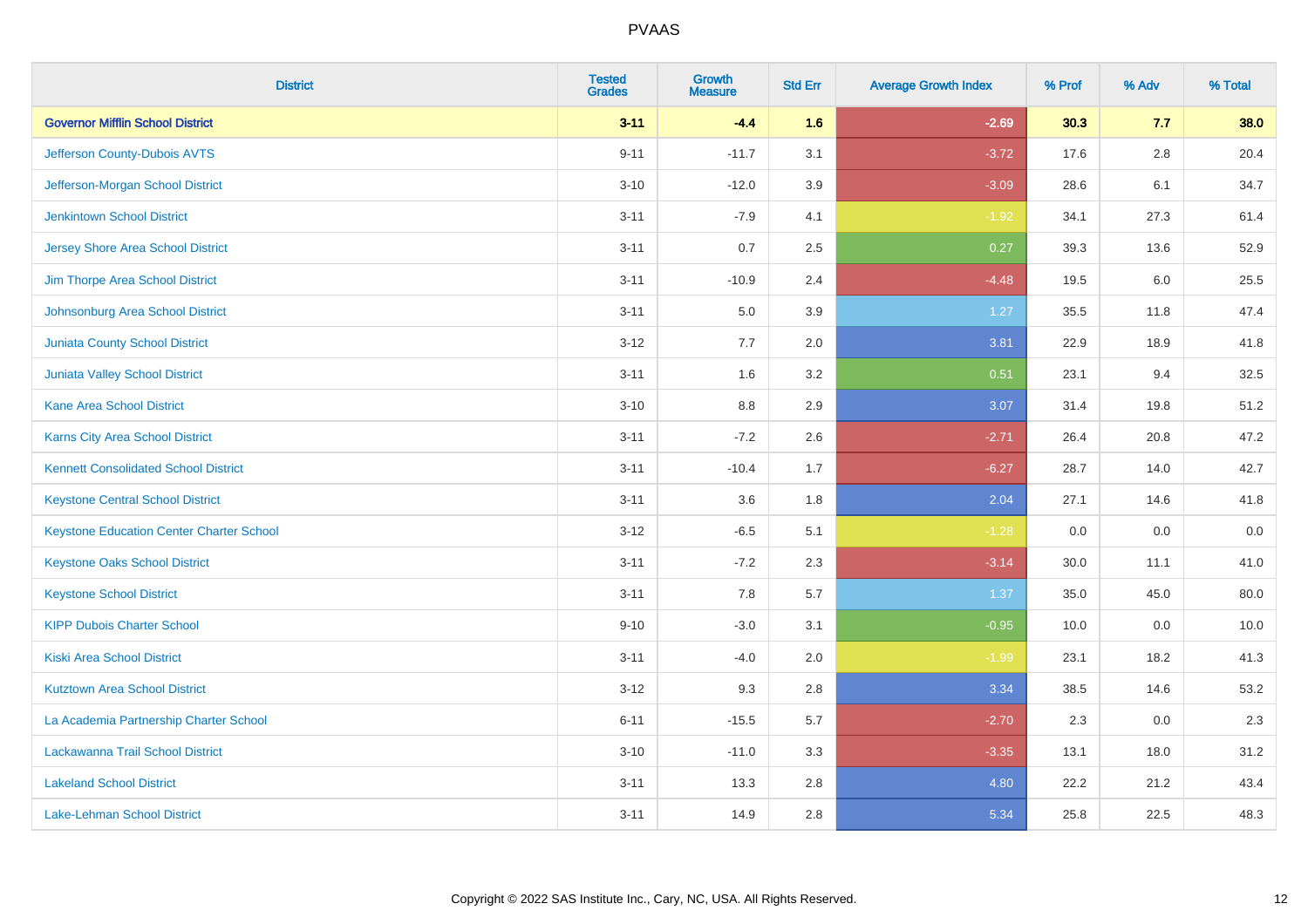| <b>District</b>                                    | <b>Tested</b><br><b>Grades</b> | <b>Growth</b><br><b>Measure</b> | <b>Std Err</b> | <b>Average Growth Index</b> | % Prof | % Adv | % Total |
|----------------------------------------------------|--------------------------------|---------------------------------|----------------|-----------------------------|--------|-------|---------|
| <b>Governor Mifflin School District</b>            | $3 - 11$                       | $-4.4$                          | 1.6            | $-2.69$                     | 30.3   | 7.7   | 38.0    |
| <b>Lakeview School District</b>                    | $3 - 11$                       | $-1.9$                          | 3.5            | $-0.53$                     | 41.5   | 12.3  | 53.8    |
| <b>Lampeter-Strasburg School District</b>          | $3 - 12$                       | 11.0                            | 1.9            | 5.69                        | 35.4   | 32.3  | 67.7    |
| <b>Lancaster School District</b>                   | $3 - 12$                       | $-10.0$                         | 1.4            | $-7.22$                     | 9.0    | 3.9   | 12.8    |
| <b>Laurel Highlands School District</b>            | $3 - 11$                       | $-3.8$                          | 2.3            | $-1.63$                     | 20.9   | 14.6  | 35.4    |
| <b>Laurel School District</b>                      | $3 - 11$                       | 13.0                            | 3.1            | 4.19                        | 30.3   | 15.7  | 46.1    |
| <b>Lawrence County CTC</b>                         | $10 - 11$                      | $-9.8$                          | 3.7            | $-2.68$                     | 7.3    | 0.0   | 7.3     |
| <b>Lebanon School District</b>                     | $3 - 11$                       | $-1.2$                          | 1.9            | $-0.63$                     | 15.2   | 6.4   | 21.6    |
| Leechburg Area School District                     | $3 - 11$                       | 7.0                             | 3.9            | 1.79                        | 37.7   | 4.9   | 42.6    |
| Lehigh Career & Technical Institute                | $10 - 12$                      | $-0.7$                          | 6.3            | $-0.11$                     | 36.4   | 4.6   | 40.9    |
| Lehigh Valley Academy Regional Charter School      | $3 - 11$                       | $-5.9$                          | 3.0            | $-1.98$                     | 20.0   | 7.7   | 27.7    |
| Lehigh Valley Charter High School For The Arts     | $9 - 10$                       | $-11.8$                         | 2.5            | $-4.76$                     | 28.9   | 5.7   | 34.6    |
| <b>Lehighton Area School District</b>              | $3 - 11$                       | 11.4                            | 2.4            | 4.84                        | 30.5   | 24.9  | 55.3    |
| <b>Lewisburg Area School District</b>              | $3 - 11$                       | 1.7                             | 2.4            | 0.72                        | 35.9   | 35.9  | 71.8    |
| <b>Ligonier Valley School District</b>             | $3 - 11$                       | $-10.8$                         | 3.1            | $-3.43$                     | 34.1   | 5.8   | 39.9    |
| <b>Lincoln Leadership Academy Charter School</b>   | $3 - 12$                       | $-7.4$                          | 3.7            | $-1.99$                     | 6.4    | 2.1   | 8.5     |
| <b>Lincoln Park Performing Arts Charter School</b> | $7 - 11$                       | $-14.9$                         | 2.7            | $-5.45$                     | 39.3   | 8.9   | 48.2    |
| <b>Line Mountain School District</b>               | $3 - 11$                       | 11.7                            | 3.9            | 3.01                        | 40.4   | 42.3  | 82.7    |
| <b>Littlestown Area School District</b>            | $3 - 11$                       | 28.7                            | 2.4            | 11.83                       | 38.4   | 29.3  | 67.7    |
| <b>Lower Dauphin School District</b>               | $3 - 11$                       | 5.3                             | 1.8            | 3.03                        | 30.6   | 26.8  | 57.5    |
| <b>Lower Merion School District</b>                | $3 - 11$                       | 18.9                            | 1.2            | 15.42                       | 29.4   | 48.6  | 78.0    |
| <b>Lower Moreland Township School District</b>     | $3 - 11$                       | 8.7                             | 2.0            | 4.35                        | 38.2   | 33.2  | 71.4    |
| <b>Loyalsock Township School District</b>          | $3 - 12$                       | 26.7                            | 2.7            | 9.92                        | 36.8   | 35.1  | 71.9    |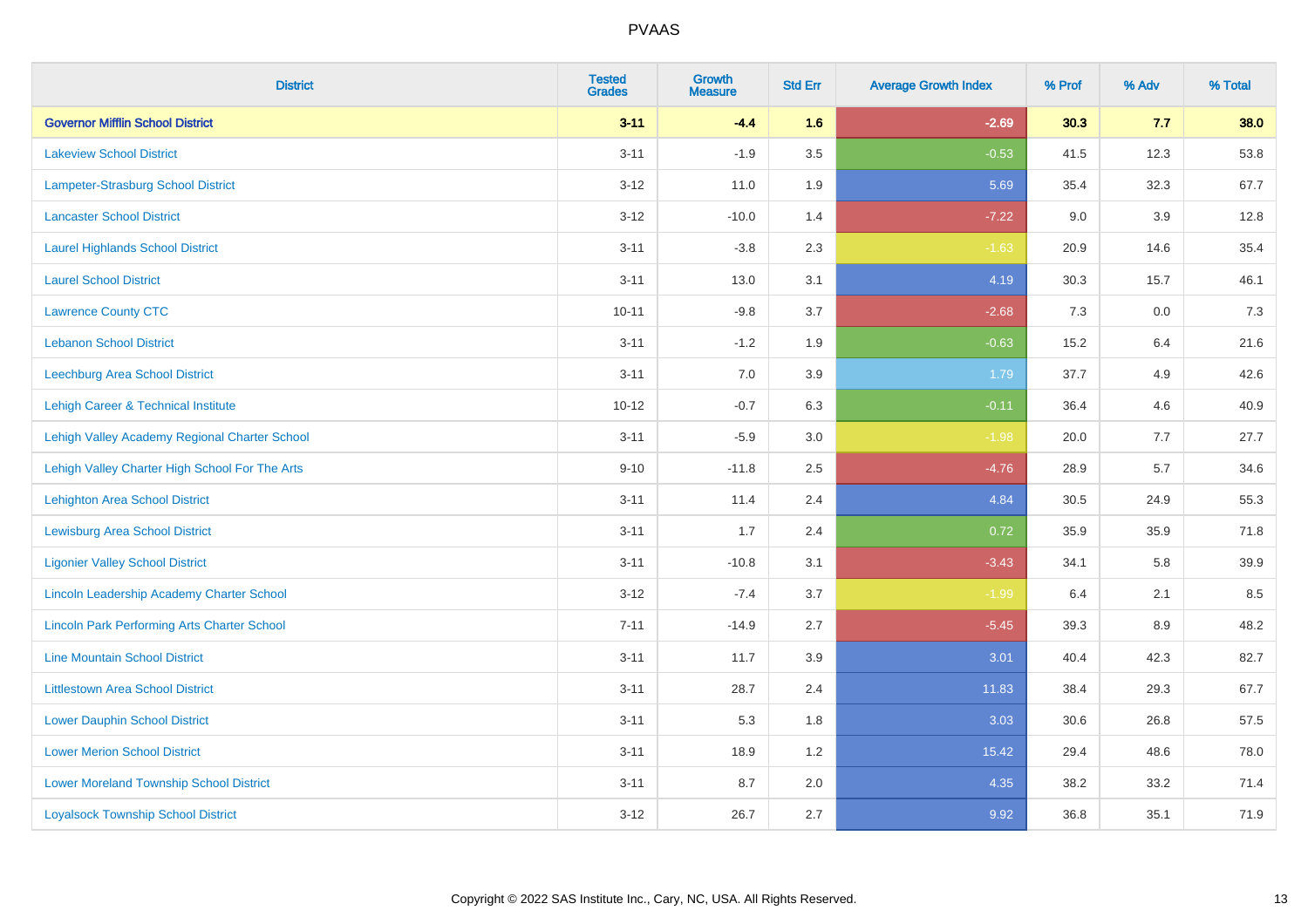| <b>District</b>                                | <b>Tested</b><br><b>Grades</b> | Growth<br><b>Measure</b> | <b>Std Err</b> | <b>Average Growth Index</b> | % Prof | % Adv | % Total |
|------------------------------------------------|--------------------------------|--------------------------|----------------|-----------------------------|--------|-------|---------|
| <b>Governor Mifflin School District</b>        | $3 - 11$                       | $-4.4$                   | 1.6            | $-2.69$                     | 30.3   | 7.7   | 38.0    |
| <b>Mahanoy Area School District</b>            | $3 - 10$                       | $-3.4$                   | 3.1            | $-1.07$                     | 21.4   | 8.6   | 30.0    |
| <b>Manheim Central School District</b>         | $3 - 11$                       | 12.8                     | 2.0            | 6.52                        | 27.8   | 35.4  | 63.2    |
| <b>Manheim Township School District</b>        | $3 - 12$                       | 10.9                     | 1.5            | 7.51                        | 30.9   | 31.0  | 61.9    |
| <b>Marion Center Area School District</b>      | $3 - 10$                       | 0.8                      | 2.9            | 0.27                        | 23.3   | 11.1  | 34.4    |
| Maritime Academy Charter School                | $3 - 10$                       | 13.2                     | 3.1            | 4.29                        | 24.0   | 1.3   | 25.3    |
| <b>Marple Newtown School District</b>          | $3 - 11$                       | 20.6                     | 2.3            | 8.95                        | 31.1   | 42.7  | 73.8    |
| <b>Mars Area School District</b>               | $3 - 10$                       | 6.6                      | 1.9            | 3.45                        | 36.7   | 32.4  | 69.1    |
| <b>MaST Community Charter School</b>           | $3 - 10$                       | $-0.9$                   | 2.5            | $-0.34$                     | 25.0   | 21.6  | 46.6    |
| <b>MaST Community Charter School II</b>        | $3 - 10$                       | 1.4                      | 3.0            | 0.45                        | 16.1   | 4.6   | 20.7    |
| Mastery Charter High School-Lenfest Campus     | $7 - 11$                       | $-1.8$                   | 5.8            | $-0.30$                     | 26.3   | 0.0   | 26.3    |
| <b>Mastery Charter School - Gratz Campus</b>   | $7 - 10$                       | $-9.5$                   | 4.6            | $-2.09$                     | 0.0    | 3.4   | 3.4     |
| <b>Mastery Charter School - Hardy Williams</b> | $3 - 11$                       | 6.6                      | 3.0            | 2.21                        | 24.7   | 1.2   | 25.9    |
| <b>Mastery Charter School - Pickett Campus</b> | $6 - 10$                       | 2.7                      | 4.2            | 0.65                        | 20.6   | 0.0   | 20.6    |
| Mastery Charter School - Shoemaker Campus      | $7 - 10$                       | $-2.3$                   | 2.8            | $-0.81$                     | 10.1   | 3.7   | 13.8    |
| <b>Mastery Charter School - Thomas Campus</b>  | $3 - 10$                       | 7.9                      | 5.7            | 1.39                        | 12.5   | 0.0   | 12.5    |
| <b>Mcguffey School District</b>                | $3 - 11$                       | $-12.1$                  | 3.0            | $-4.06$                     | 12.8   | 5.9   | 18.6    |
| <b>Mckeesport Area School District</b>         | $3 - 12$                       | 4.6                      | 2.2            | 2.14                        | 21.1   | 4.4   | 25.5    |
| Mechanicsburg Area School District             | $3 - 11$                       | $-5.7$                   | 1.6            | $-3.48$                     | 35.1   | 16.0  | 51.2    |
| <b>Mercer Area School District</b>             | $3 - 11$                       | 2.2                      | 3.1            | 0.70                        | 24.4   | 11.8  | 36.2    |
| <b>Methacton School District</b>               | $3 - 11$                       | 11.0                     | 1.6            | 6.94                        | 36.0   | 33.6  | 69.6    |
| Meyersdale Area School District                | $3 - 11$                       | $-16.1$                  | 3.3            | $-4.94$                     | 20.3   | 5.8   | 26.1    |
| <b>Mid Valley School District</b>              | $3 - 10$                       | $-11.1$                  | 2.7            | $-4.07$                     | 28.3   | 8.1   | 36.4    |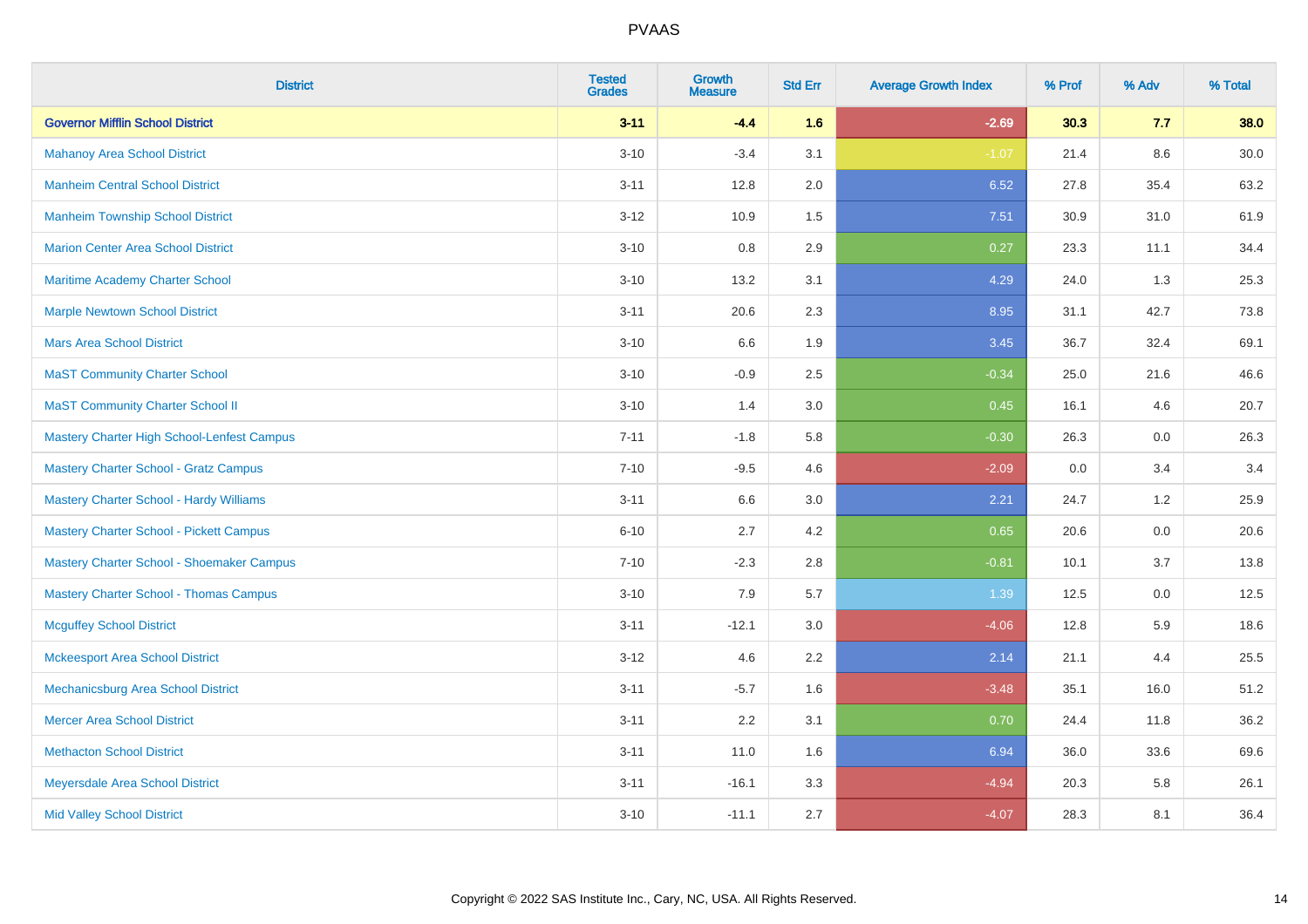| <b>District</b>                            | <b>Tested</b><br><b>Grades</b> | <b>Growth</b><br><b>Measure</b> | <b>Std Err</b> | <b>Average Growth Index</b> | % Prof | % Adv   | % Total |
|--------------------------------------------|--------------------------------|---------------------------------|----------------|-----------------------------|--------|---------|---------|
| <b>Governor Mifflin School District</b>    | $3 - 11$                       | $-4.4$                          | 1.6            | $-2.69$                     | 30.3   | 7.7     | 38.0    |
| <b>Middletown Area School District</b>     | $3 - 11$                       | $-3.4$                          | 2.4            | $-1.44$                     | 34.3   | 15.2    | 49.4    |
| <b>Midd-West School District</b>           | $3 - 11$                       | 3.6                             | 2.6            | 1.42                        | 28.6   | 25.0    | 53.6    |
| <b>Mifflin County School District</b>      | $3 - 11$                       | 12.3                            | 1.6            | 7.69                        | 35.1   | 15.1    | 50.3    |
| Mifflinburg Area School District           | $3 - 11$                       | $-6.0$                          | 2.1            | $-2.87$                     | 32.7   | 13.3    | 46.0    |
| <b>Millcreek Township School District</b>  | $3 - 11$                       | 9.1                             | 1.4            | 6.61                        | 34.5   | 30.1    | 64.6    |
| Millersburg Area School District           | $3 - 11$                       | $-6.6$                          | 3.4            | $-1.92$                     | 24.1   | 10.3    | 34.5    |
| <b>Millville Area School District</b>      | $3 - 12$                       | $-5.6$                          | 4.4            | $-1.26$                     | 31.4   | 11.4    | 42.9    |
| <b>Milton Area School District</b>         | $3 - 11$                       | $-10.1$                         | 2.5            | $-4.04$                     | 23.0   | 11.3    | 34.2    |
| <b>Minersville Area School District</b>    | $3 - 11$                       | $-2.9$                          | 3.4            | $-0.86$                     | 27.4   | 9.7     | 37.1    |
| <b>Mohawk Area School District</b>         | $3 - 11$                       | $-10.5$                         | 2.8            | $-3.75$                     | 35.1   | 10.6    | 45.7    |
| <b>Monessen City School District</b>       | $3 - 10$                       | $-3.9$                          | 5.6            | $-0.69$                     | 21.0   | 10.5    | 31.6    |
| <b>Moniteau School District</b>            | $3 - 11$                       | $-11.8$                         | 2.9            | $-4.07$                     | 22.6   | $5.0\,$ | 27.6    |
| <b>Montgomery Area School District</b>     | $3 - 11$                       | $-5.8$                          | 3.2            | $-1.83$                     | 25.0   | 11.5    | 36.5    |
| <b>Montour School District</b>             | $3 - 11$                       | $-6.1$                          | 2.1            | $-2.95$                     | 31.8   | 23.6    | 55.3    |
| <b>Montoursville Area School District</b>  | $3 - 12$                       | $-8.4$                          | 2.6            | $-3.17$                     | 38.8   | 18.2    | 57.0    |
| <b>Montrose Area School District</b>       | $3 - 10$                       | 12.3                            | 2.8            | 4.41                        | 37.8   | 28.9    | 66.7    |
| <b>Moon Area School District</b>           | $3 - 11$                       | 1.5                             | 1.8            | 0.86                        | 34.5   | 25.5    | 60.0    |
| Morrisville Borough School District        | $3 - 11$                       | $-13.1$                         | 3.7            | $-3.52$                     | 4.9    | 1.6     | 6.6     |
| <b>Moshannon Valley School District</b>    | $3 - 10$                       | $-5.1$                          | 4.6            | $-1.12$                     | 25.0   | 12.5    | 37.5    |
| <b>Mount Carmel Area School District</b>   | $3 - 11$                       | $-7.9$                          | 2.3            | $-3.38$                     | 18.2   | 4.4     | 22.6    |
| <b>Mount Pleasant Area School District</b> | $3 - 11$                       | $-5.4$                          | 2.3            | $-2.37$                     | 33.3   | 8.7     | 42.0    |
| <b>Mount Union Area School District</b>    | $3 - 10$                       | $-2.5$                          | 2.8            | $-0.89$                     | 19.8   | 5.8     | 25.6    |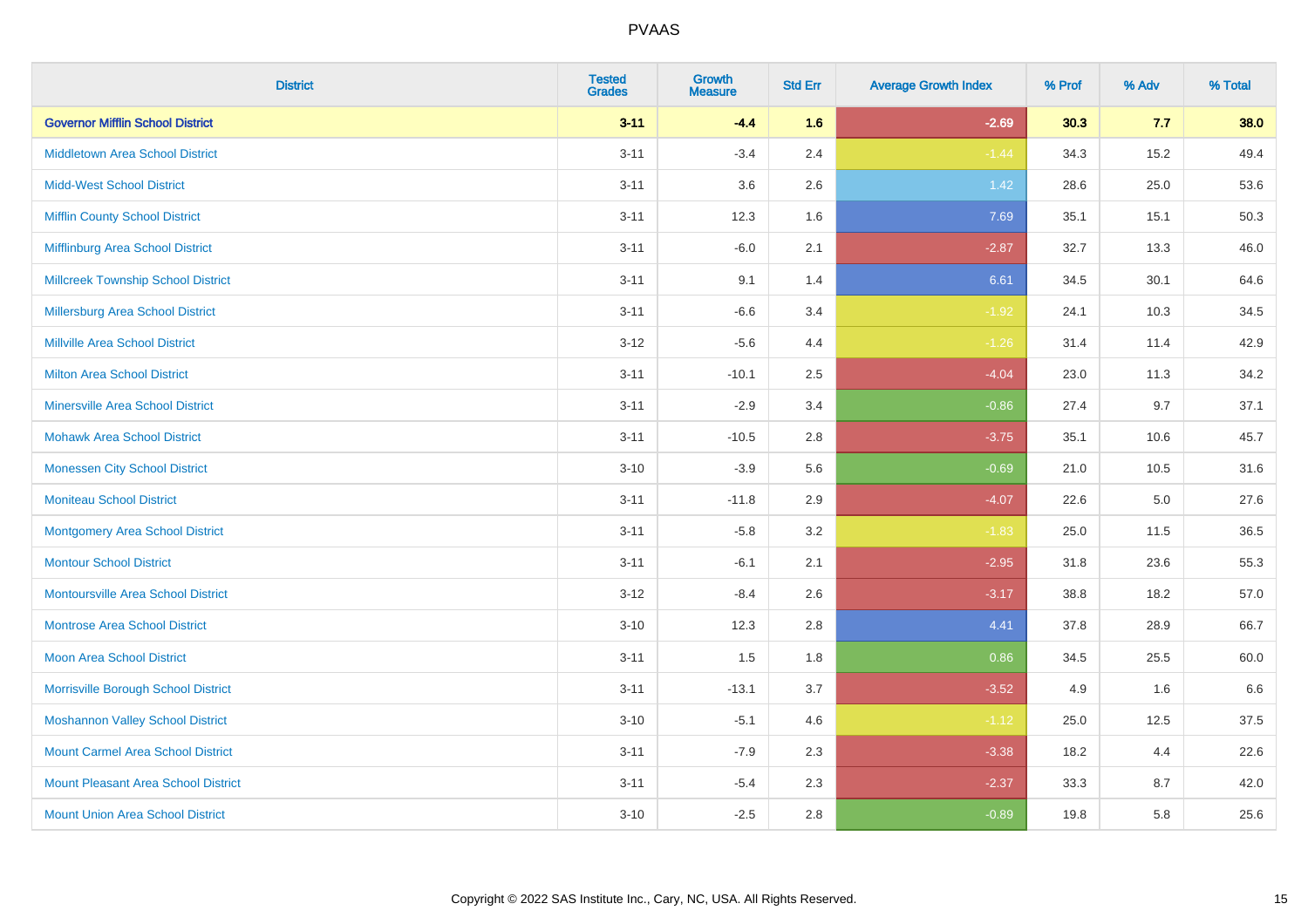| <b>District</b>                            | <b>Tested</b><br><b>Grades</b> | <b>Growth</b><br><b>Measure</b> | <b>Std Err</b> | <b>Average Growth Index</b> | % Prof | % Adv    | % Total |
|--------------------------------------------|--------------------------------|---------------------------------|----------------|-----------------------------|--------|----------|---------|
| <b>Governor Mifflin School District</b>    | $3 - 11$                       | $-4.4$                          | 1.6            | $-2.69$                     | 30.3   | 7.7      | 38.0    |
| <b>Mountain View School District</b>       | $3 - 11$                       | 24.2                            | 3.4            | 7.20                        | 45.8   | 37.3     | 83.0    |
| Mt Lebanon School District                 | $3 - 11$                       | 2.4                             | 1.3            | 1.79                        | 39.3   | 37.4     | 76.8    |
| <b>Muhlenberg School District</b>          | $3 - 10$                       | $-17.8$                         | 1.9            | $-9.34$                     | 12.4   | 4.6      | 17.0    |
| Multicultural Academy Charter School       | $9 - 11$                       | 6.0                             | 3.4            | 1.77                        | 12.3   | 0.0      | 12.3    |
| <b>Muncy School District</b>               | $3 - 11$                       | 6.9                             | 3.3            | 2.12                        | 37.6   | 18.8     | 56.4    |
| <b>Nazareth Area School District</b>       | $3 - 11$                       | $-2.5$                          | 1.7            | $-1.53$                     | 29.2   | 24.6     | 53.8    |
| <b>Neshaminy School District</b>           | $3 - 11$                       | 8.6                             | 1.3            | 6.56                        | 31.3   | 23.9     | 55.2    |
| <b>Neshannock Township School District</b> | $3 - 10$                       | $-12.5$                         | 2.7            | $-4.73$                     | 29.0   | 13.0     | 42.0    |
| <b>New Brighton Area School District</b>   | $3 - 11$                       | $-2.1$                          | 3.2            | $-0.65$                     | 31.5   | 11.1     | 42.6    |
| <b>New Castle Area School District</b>     | $3 - 12$                       | $-13.6$                         | 2.3            | $-5.99$                     | 17.6   | 2.0      | 19.5    |
| <b>New Foundations Charter School</b>      | $3 - 11$                       | 0.6                             | 2.2            | 0.29                        | 22.4   | 4.0      | 26.4    |
| New Hope-Solebury School District          | $3 - 11$                       | 28.8                            | 2.9            | 9.77                        | 31.6   | $50.0\,$ | 81.6    |
| New Kensington-Arnold School District      | $3 - 11$                       | $-5.8$                          | 3.2            | $-1.80$                     | 10.8   | 1.2      | 12.0    |
| <b>Newport School District</b>             | $3 - 12$                       | $3.8\,$                         | 3.3            | 1.17                        | 38.8   | 10.4     | 49.2    |
| <b>Norristown Area School District</b>     | $3 - 12$                       | $-25.4$                         | 1.7            | $-15.35$                    | 10.6   | 1.8      | 12.4    |
| North Allegheny School District            | $3 - 11$                       | 18.0                            | 1.3            | 14.25                       | 30.5   | 42.9     | 73.4    |
| North Clarion County School District       | $3 - 12$                       | 3.4                             | 4.1            | 0.83                        | 45.0   | 18.8     | 63.8    |
| <b>North East School District</b>          | $3 - 11$                       | $-5.3$                          | 2.7            | $-1.97$                     | 31.7   | 24.8     | 56.4    |
| <b>North Hills School District</b>         | $3 - 11$                       | $-15.8$                         | 1.8            | $-8.84$                     | 26.4   | 19.8     | 46.2    |
| <b>North Penn School District</b>          | $3 - 11$                       | 17.6                            | 1.0            | 17.53                       | 30.8   | 35.7     | 66.4    |
| <b>North Pocono School District</b>        | $3 - 11$                       | 13.1                            | 3.7            | 3.54                        | 31.4   | 33.3     | 64.7    |
| North Schuylkill School District           | $3 - 11$                       | $-4.7$                          | 2.2            | $-2.16$                     | 20.2   | 11.7     | 31.9    |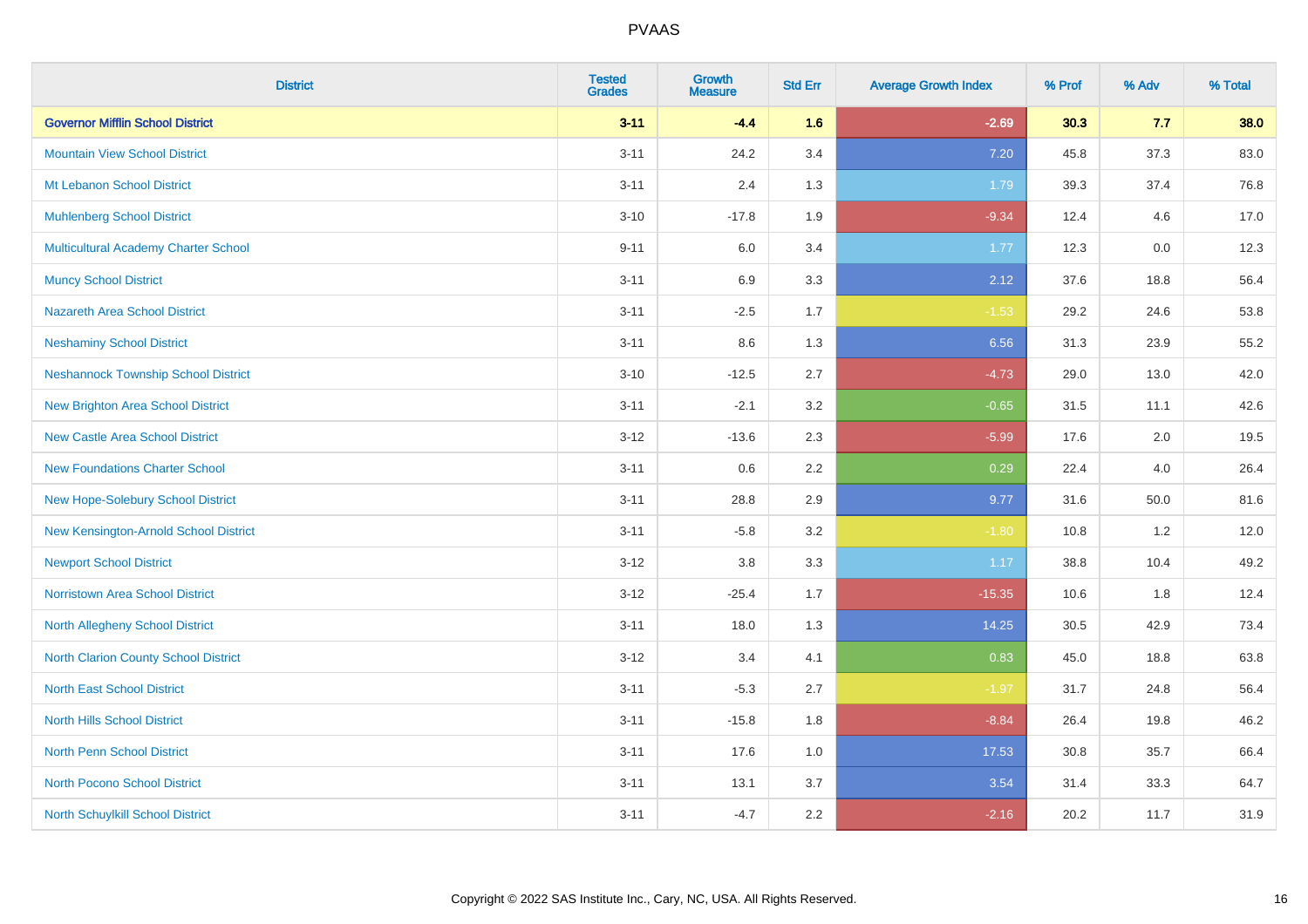| <b>District</b>                           | <b>Tested</b><br><b>Grades</b> | <b>Growth</b><br><b>Measure</b> | <b>Std Err</b> | <b>Average Growth Index</b> | % Prof | % Adv   | % Total |
|-------------------------------------------|--------------------------------|---------------------------------|----------------|-----------------------------|--------|---------|---------|
| <b>Governor Mifflin School District</b>   | $3 - 11$                       | $-4.4$                          | 1.6            | $-2.69$                     | 30.3   | 7.7     | 38.0    |
| <b>North Star School District</b>         | $3 - 11$                       | 1.1                             | 3.3            | 0.34                        | 26.2   | 20.0    | 46.2    |
| Northampton Area School District          | $3 - 11$                       | 3.2                             | 1.5            | 2.05                        | 29.8   | 17.9    | 47.7    |
| <b>Northeast Bradford School District</b> | $3 - 10$                       | $-5.0$                          | 3.7            | $-1.35$                     | 30.6   | 4.8     | 35.5    |
| Northeastern York School District         | $3 - 11$                       | 3.8                             | 1.8            | 2.11                        | 32.7   | 21.0    | 53.7    |
| Northern Bedford County School District   | $3 - 11$                       | $-2.3$                          | 3.3            | $-0.69$                     | 26.2   | 16.9    | 43.1    |
| Northern Cambria School District          | $3 - 11$                       | $-0.3$                          | 3.4            | $-0.09$                     | 26.5   | 1.2     | 27.7    |
| Northern Lebanon School District          | $3 - 11$                       | $-0.7$                          | 2.3            | $-0.29$                     | 18.8   | 6.8     | 25.6    |
| Northern Lehigh School District           | $3 - 12$                       | 6.1                             | 2.5            | 2.42                        | 21.4   | 18.0    | 39.3    |
| Northern Potter School District           | $3 - 12$                       | 6.8                             | 4.6            | 1.48                        | 30.6   | 11.1    | 41.7    |
| Northern Tioga School District            | $3 - 12$                       | 6.8                             | 2.6            | 2.64                        | 25.0   | 16.9    | 41.9    |
| Northern York County School District      | $3 - 11$                       | 8.4                             | 1.8            | 4.63                        | 24.3   | 23.1    | 47.4    |
| <b>Northgate School District</b>          | $3 - 11$                       | $-3.0$                          | 3.4            | $-0.85$                     | 35.6   | $6.8\,$ | 42.4    |
| <b>Northwest Area School District</b>     | $3 - 10$                       | $-3.2$                          | 3.3            | $-0.97$                     | 30.4   | 13.0    | 43.5    |
| Northwestern Lehigh School District       | $3 - 11$                       | $-2.4$                          | 2.1            | $-1.14$                     | 41.7   | 17.9    | 59.5    |
| <b>Northwestern School District</b>       | $3 - 11$                       | $-14.6$                         | 3.2            | $-4.51$                     | 32.5   | 13.7    | 46.2    |
| <b>Norwin School District</b>             | $3 - 11$                       | $-1.1$                          | 1.6            | $-0.70$                     | 37.7   | 27.6    | 65.2    |
| <b>Octorara Area School District</b>      | $3 - 11$                       | $-7.5$                          | 3.2            | $-2.35$                     | 26.1   | 17.0    | 43.2    |
| Oil City Area School District             | $3 - 11$                       | 8.6                             | 2.4            | 3.56                        | 29.1   | 13.1    | 42.2    |
| <b>Old Forge School District</b>          | $3 - 12$                       | $-11.3$                         | 3.1            | $-3.62$                     | 28.6   | 13.2    | 41.8    |
| <b>Oley Valley School District</b>        | $3 - 11$                       | 1.4                             | 2.4            | 0.56                        | 37.4   | 23.9    | 61.4    |
| <b>Oswayo Valley School District</b>      | $3 - 12$                       | 9.9                             | 5.1            | 1.93                        | 26.5   | 44.1    | 70.6    |
| <b>Otto-Eldred School District</b>        | $3 - 11$                       | $-0.5$                          | 3.5            | $-0.13$                     | 35.8   | 10.5    | 46.3    |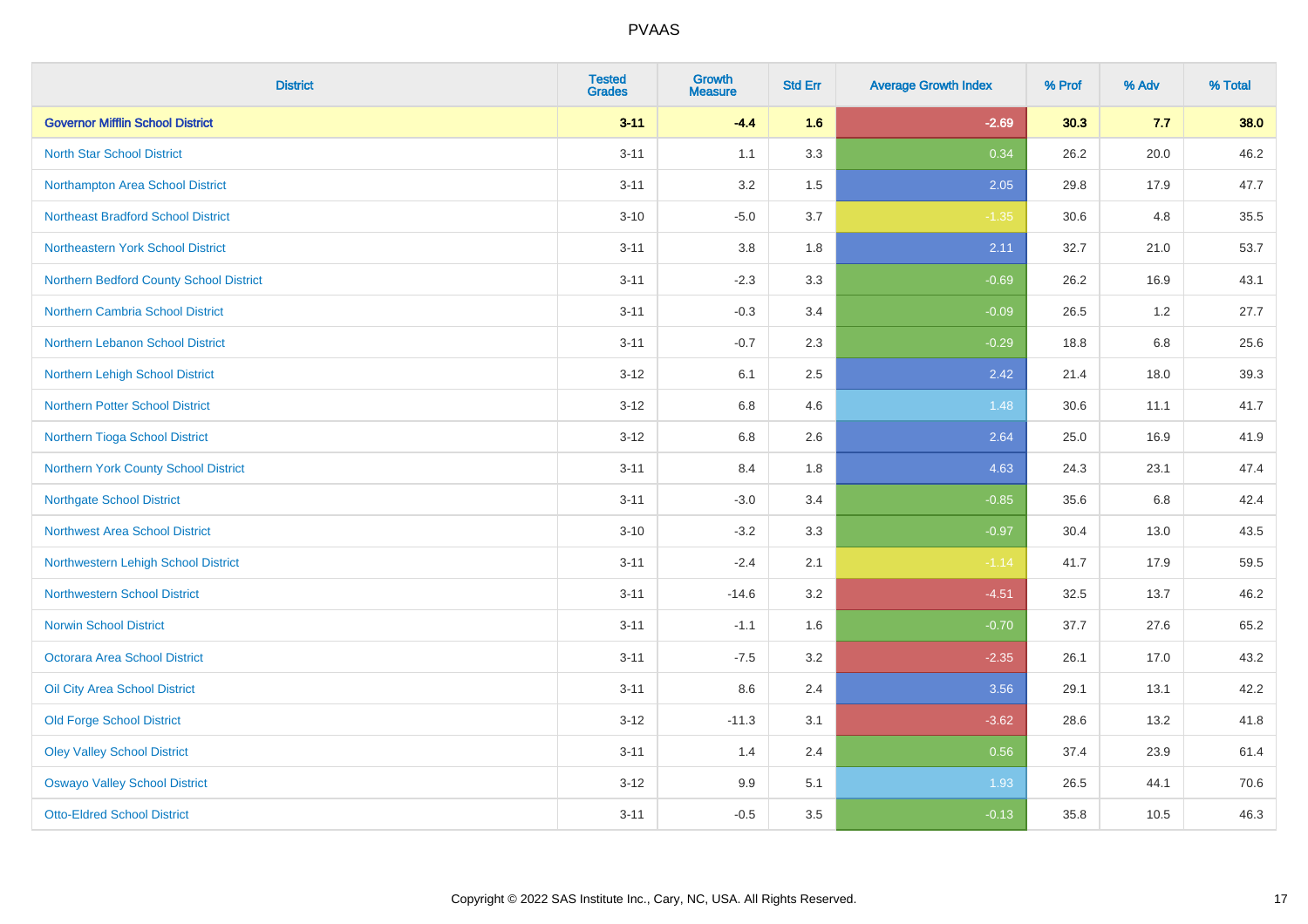| <b>District</b>                               | <b>Tested</b><br><b>Grades</b> | <b>Growth</b><br><b>Measure</b> | <b>Std Err</b> | <b>Average Growth Index</b> | % Prof | % Adv   | % Total |
|-----------------------------------------------|--------------------------------|---------------------------------|----------------|-----------------------------|--------|---------|---------|
| <b>Governor Mifflin School District</b>       | $3 - 11$                       | $-4.4$                          | 1.6            | $-2.69$                     | 30.3   | 7.7     | 38.0    |
| <b>Owen J Roberts School District</b>         | $3 - 11$                       | $-3.5$                          | 1.5            | $-2.27$                     | 36.8   | 24.4    | 61.2    |
| <b>Oxford Area School District</b>            | $3 - 11$                       | $-3.1$                          | 1.8            | $-1.77$                     | 27.5   | 14.5    | 42.0    |
| <b>Palisades School District</b>              | $3 - 11$                       | 7.7                             | 2.9            | 2.66                        | 27.8   | 20.3    | 48.1    |
| <b>Palmerton Area School District</b>         | $3 - 11$                       | $-0.9$                          | 2.7            | $-0.34$                     | 34.3   | 14.3    | 48.6    |
| Palmyra Area School District                  | $3 - 11$                       | 16.2                            | 1.8            | 9.02                        | 38.8   | 34.0    | 72.8    |
| <b>Panther Valley School District</b>         | $3 - 12$                       | $-13.3$                         | 3.2            | $-4.10$                     | 31.5   | 4.1     | 35.6    |
| <b>Parkland School District</b>               | $3 - 11$                       | $-3.7$                          | 1.2            | $-3.17$                     | 31.4   | 30.6    | 62.0    |
| Pen Argyl Area School District                | $3 - 12$                       | 12.8                            | 2.5            | 5.10                        | 28.5   | 23.8    | 52.3    |
| Penn Cambria School District                  | $3 - 11$                       | $-4.5$                          | 2.4            | $-1.86$                     | 27.3   | 15.8    | 43.2    |
| <b>Penn Hills School District</b>             | $3 - 11$                       | 0.0                             | 2.4            | 0.02                        | 18.4   | 7.1     | 25.6    |
| <b>Penn Manor School District</b>             | $3 - 11$                       | 7.1                             | 1.5            | 4.82                        | 26.7   | 20.5    | 47.2    |
| <b>Penncrest School District</b>              | $3 - 11$                       | 6.0                             | 1.9            | 3.24                        | 31.1   | 16.9    | 48.0    |
| <b>Penn-Delco School District</b>             | $3 - 11$                       | 1.3                             | 1.8            | 0.75                        | 26.5   | 12.6    | 39.1    |
| <b>Pennridge School District</b>              | $3 - 10$                       | 7.4                             | 1.5            | 5.10                        | 32.0   | 27.6    | 59.6    |
| <b>Penns Manor Area School District</b>       | $3 - 12$                       | $-1.9$                          | $3.5\,$        | $-0.55$                     | 24.2   | $3.8\,$ | 28.0    |
| Penns Valley Area School District             | $3 - 12$                       | 14.1                            | 2.6            | 5.33                        | 29.6   | 23.3    | 52.9    |
| <b>Pennsbury School District</b>              | $3 - 11$                       | 5.6                             | 1.3            | 4.38                        | 37.7   | 27.7    | 65.4    |
| Pennsylvania Cyber Charter School             | $3 - 11$                       | 0.6                             | 1.5            | 0.37                        | 20.8   | 8.1     | 28.9    |
| Pennsylvania Distance Learning Charter School | $3 - 12$                       | 6.8                             | 3.4            | 1.99                        | 19.8   | 6.2     | 25.9    |
| Pennsylvania Leadership Charter School        | $3 - 11$                       | 8.0                             | 1.9            | 4.22                        | 33.1   | 27.8    | 60.9    |
| Pennsylvania Virtual Charter School           | $3 - 11$                       | 4.4                             | 3.4            | 1.31                        | 29.8   | 21.2    | 51.0    |
| <b>Penn-Trafford School District</b>          | $3 - 11$                       | 2.9                             | 1.8            | 1.68                        | 46.3   | 26.2    | 72.5    |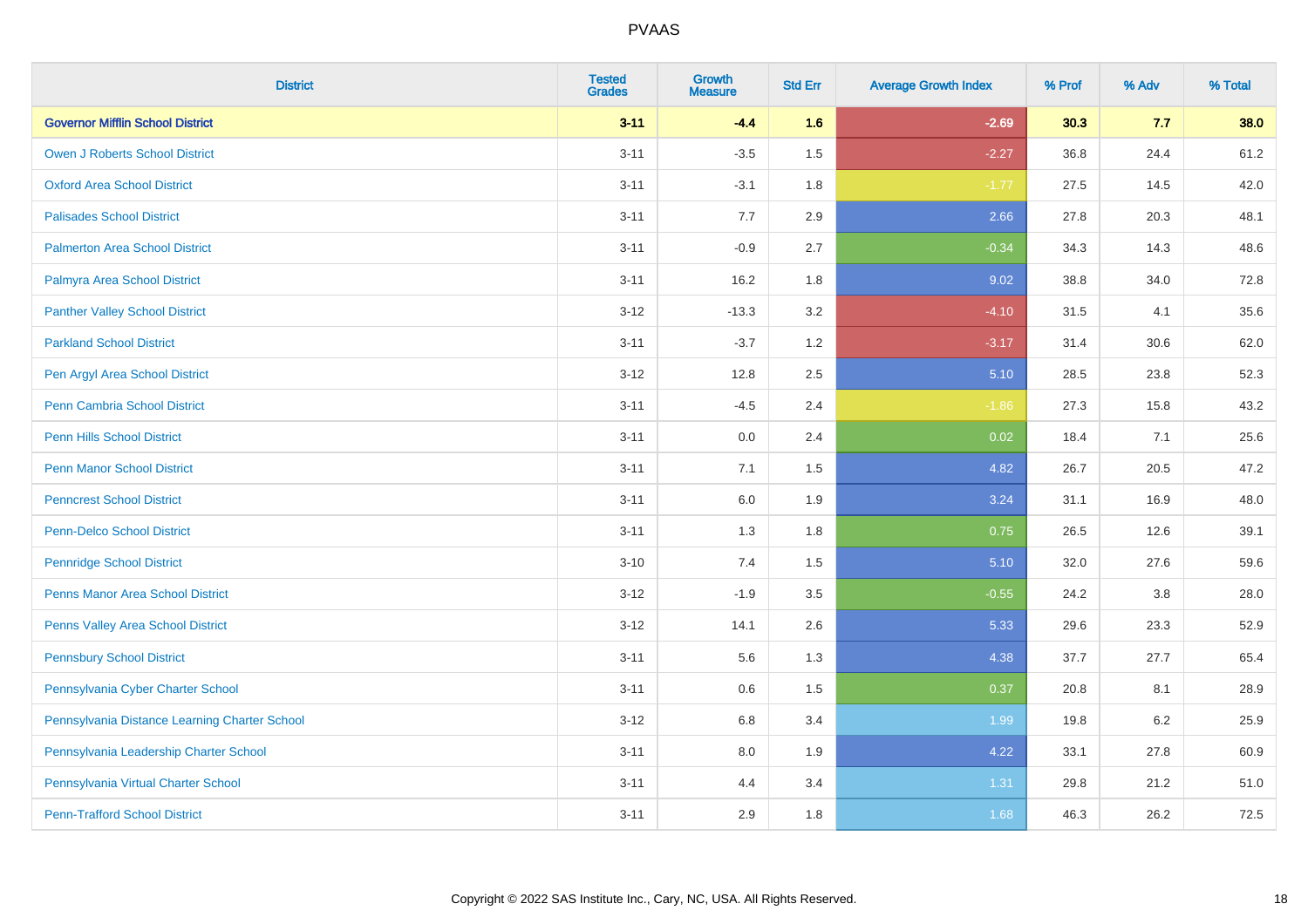| <b>District</b>                                    | <b>Tested</b><br><b>Grades</b> | <b>Growth</b><br><b>Measure</b> | <b>Std Err</b> | <b>Average Growth Index</b> | % Prof | % Adv | % Total |
|----------------------------------------------------|--------------------------------|---------------------------------|----------------|-----------------------------|--------|-------|---------|
| <b>Governor Mifflin School District</b>            | $3 - 11$                       | $-4.4$                          | 1.6            | $-2.69$                     | 30.3   | 7.7   | 38.0    |
| People For People Charter School                   | $3 - 12$                       | 6.4                             | 5.6            | $1.15$                      | 2.4    | 0.0   | 2.4     |
| <b>Pequea Valley School District</b>               | $3 - 11$                       | 18.0                            | 3.1            | 5.74                        | 29.2   | 37.5  | 66.7    |
| <b>Perkiomen Valley School District</b>            | $3 - 11$                       | 2.7                             | 1.5            | 1.83                        | 35.0   | 25.3  | 60.3    |
| Perseus House Charter School Of Excellence         | $6 - 11$                       | $-6.4$                          | 2.6            | $-2.50$                     | 0.9    | 0.0   | 0.9     |
| <b>Peters Township School District</b>             | $3 - 11$                       | 14.1                            | 1.7            | 8.16                        | 35.2   | 41.6  | 76.8    |
| Philadelphia Academy Charter School                | $3 - 11$                       | $-14.7$                         | 2.7            | $-5.42$                     | 21.6   | 3.9   | 25.5    |
| Philadelphia City School District                  | $3 - 12$                       | $-7.8$                          | 0.6            | $-13.43$                    | 16.4   | 6.5   | 22.9    |
| Philadelphia Electrical & Tech Charter High School | $10 - 10$                      | 1.2                             | 2.6            | 0.45                        | 0.9    | 0.0   | 0.9     |
| Philipsburg-Osceola Area School District           | $3 - 11$                       | 4.1                             | 3.0            | 1.37                        | 22.5   | 16.2  | 38.8    |
| Phoenixville Area School District                  | $3 - 11$                       | 7.3                             | 1.8            | 3.96                        | 32.3   | 27.6  | 59.8    |
| <b>Pine Grove Area School District</b>             | $3 - 11$                       | $-1.1$                          | 3.0            | $-0.36$                     | 29.5   | 14.3  | 43.8    |
| <b>Pine-Richland School District</b>               | $3 - 11$                       | 9.3                             | 1.7            | 5.56                        | 42.3   | 35.8  | 78.1    |
| <b>Pittsburgh School District</b>                  | $3 - 11$                       | $-13.0$                         | 1.1            | $-12.25$                    | 16.1   | 6.5   | 22.6    |
| <b>Pittston Area School District</b>               | $3 - 11$                       | $-8.2$                          | 2.2            | $-3.75$                     | 26.7   | 14.8  | 41.5    |
| <b>Pleasant Valley School District</b>             | $3 - 11$                       | $-3.3$                          | 1.8            | $-1.80$                     | 28.5   | 10.4  | 39.0    |
| <b>Plum Borough School District</b>                | $3 - 11$                       | $-9.4$                          | 2.4            | $-3.98$                     | 32.9   | 27.4  | 60.4    |
| Pocono Mountain School District                    | $3 - 12$                       | $-4.3$                          | 1.8            | $-2.43$                     | 35.5   | 17.1  | 52.6    |
| <b>Port Allegany School District</b>               | $3 - 11$                       | 6.5                             | 3.7            | 1.74                        | 26.4   | 11.3  | 37.7    |
| <b>Portage Area School District</b>                | $3 - 10$                       | $-0.5$                          | 3.3            | $-0.14$                     | 27.0   | 20.6  | 47.6    |
| <b>Pottsgrove School District</b>                  | $3 - 11$                       | $-5.5$                          | 2.0            | $-2.78$                     | 28.6   | 10.3  | 38.8    |
| <b>Pottstown School District</b>                   | $3 - 12$                       | 2.0                             | 2.2            | 0.88                        | 19.4   | 6.2   | 25.6    |
| <b>Pottsville Area School District</b>             | $3 - 12$                       | $-4.9$                          | 2.1            | $-2.36$                     | 21.8   | 7.9   | 29.6    |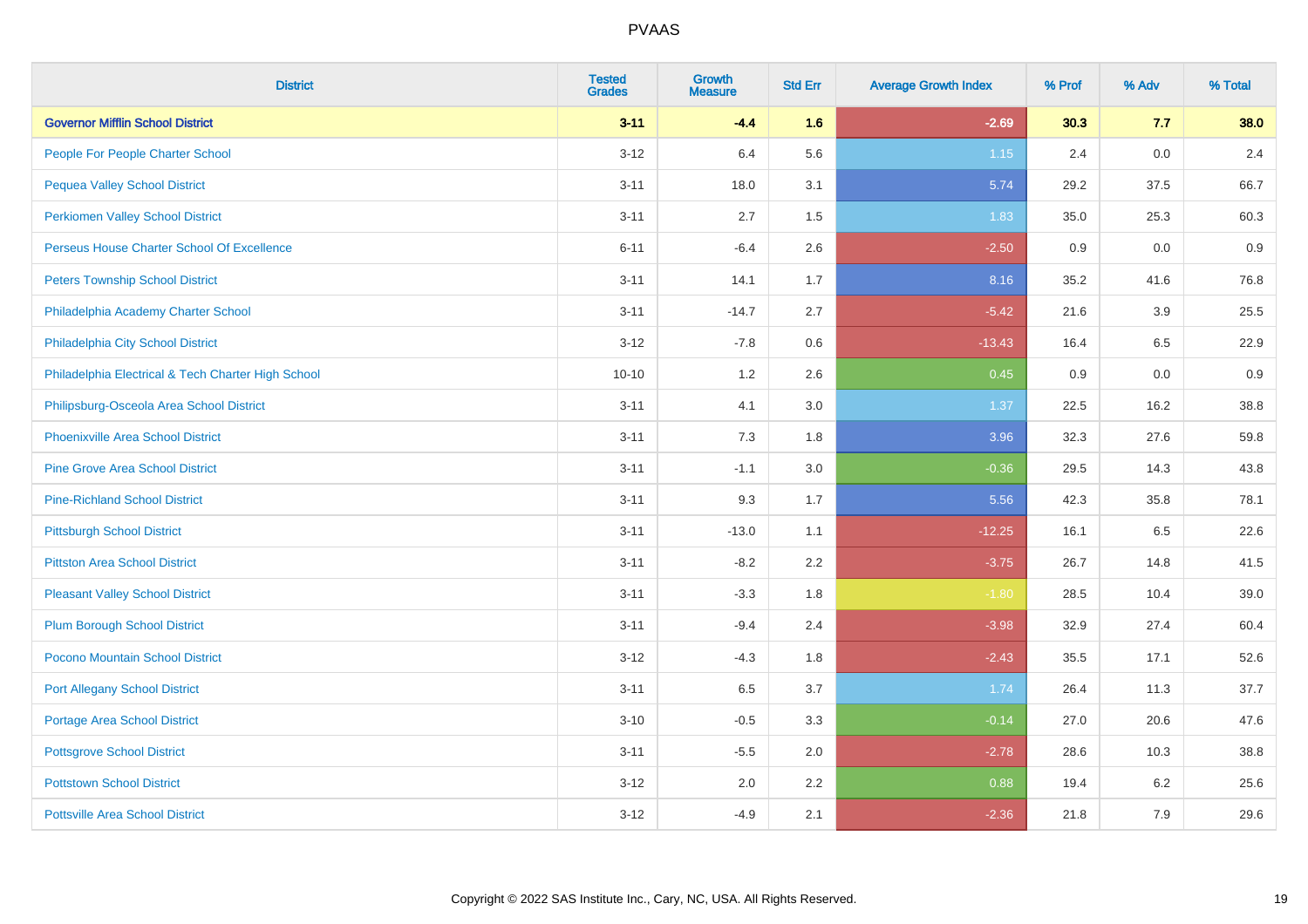| <b>District</b>                                                       | <b>Tested</b><br><b>Grades</b> | <b>Growth</b><br><b>Measure</b> | <b>Std Err</b> | <b>Average Growth Index</b> | % Prof | % Adv   | % Total |
|-----------------------------------------------------------------------|--------------------------------|---------------------------------|----------------|-----------------------------|--------|---------|---------|
| <b>Governor Mifflin School District</b>                               | $3 - 11$                       | $-4.4$                          | 1.6            | $-2.69$                     | 30.3   | 7.7     | 38.0    |
| Preparatory Charter School Of Mathematics, Science, Tech, And Careers | $9 - 10$                       | $-5.1$                          | 2.5            | $-2.03$                     | 6.3    | 1.4     | 7.7     |
| Propel Charter School - Braddock Hills                                | $3 - 11$                       | $-2.1$                          | 3.3            | $-0.63$                     | 4.8    | 3.2     | 8.1     |
| <b>Propel Charter School-Homestead</b>                                | $3 - 11$                       | $-5.0$                          | 3.9            | $-1.27$                     | 7.3    | $0.0\,$ | 7.3     |
| <b>Propel Charter School-Montour</b>                                  | $3 - 10$                       | $-3.4$                          | 3.6            | $-0.93$                     | 7.7    | 0.0     | 7.7     |
| <b>Punxsutawney Area School District</b>                              | $3 - 11$                       | 15.8                            | 2.7            | 5.83                        | 18.6   | 29.0    | 47.6    |
| <b>Purchase Line School District</b>                                  | $3 - 12$                       | 4.3                             | 3.3            | 1.30                        | 32.3   | 9.0     | 41.4    |
| <b>Quaker Valley School District</b>                                  | $3 - 11$                       | 12.2                            | 2.5            | 4.90                        | 39.5   | 26.4    | 65.9    |
| <b>Quakertown Community School District</b>                           | $3 - 12$                       | $-4.3$                          | 1.5            | $-2.79$                     | 33.8   | 20.1    | 53.8    |
| <b>Radnor Township School District</b>                                | $3 - 12$                       | 7.5                             | 1.9            | 4.03                        | 33.0   | 38.3    | 71.3    |
| <b>Reach Cyber Charter School</b>                                     | $3 - 11$                       | 1.4                             | 3.6            | 0.40                        | 32.9   | 15.2    | 48.1    |
| <b>Reading School District</b>                                        | $3 - 11$                       | 4.3                             | 1.2            | 3.71                        | 16.8   | 6.0     | 22.8    |
| <b>Red Lion Area School District</b>                                  | $3 - 11$                       | 4.5                             | 1.9            | 2.31                        | 32.3   | 21.5    | 53.8    |
| <b>Redbank Valley School District</b>                                 | $3 - 11$                       | $-7.5$                          | 3.1            | $-2.41$                     | 12.4   | 10.6    | 23.1    |
| Renaissance Academy Charter School                                    | $3 - 11$                       | $-5.6$                          | 3.1            | $-1.79$                     | 28.4   | 18.5    | 46.9    |
| <b>Reynolds School District</b>                                       | $3 - 10$                       | $-3.0$                          | 3.5            | $-0.87$                     | 27.3   | 9.1     | 36.4    |
| <b>Richland School District</b>                                       | $3 - 11$                       | $-6.9$                          | 2.6            | $-2.63$                     | 40.1   | 20.9    | 61.0    |
| <b>Ridgway Area School District</b>                                   | $3 - 11$                       | $-6.1$                          | 4.0            | $-1.53$                     | 42.2   | 15.6    | 57.8    |
| <b>Ridley School District</b>                                         | $3 - 12$                       | 0.3                             | 1.6            | 0.21                        | 32.0   | 10.7    | 42.6    |
| <b>Ringgold School District</b>                                       | $3 - 11$                       | 2.9                             | 2.2            | 1.32                        | 23.8   | 13.3    | 37.1    |
| <b>Riverside Beaver County School District</b>                        | $3 - 11$                       | $-5.5$                          | 2.7            | $-2.03$                     | 35.8   | 23.2    | 59.0    |
| <b>Riverside School District</b>                                      | $3 - 11$                       | $-6.2$                          | 2.7            | $-2.33$                     | 20.8   | 17.0    | 37.7    |
| <b>Riverview School District</b>                                      | $3 - 11$                       | $-13.0$                         | 4.0            | $-3.29$                     | 43.1   | 7.8     | 51.0    |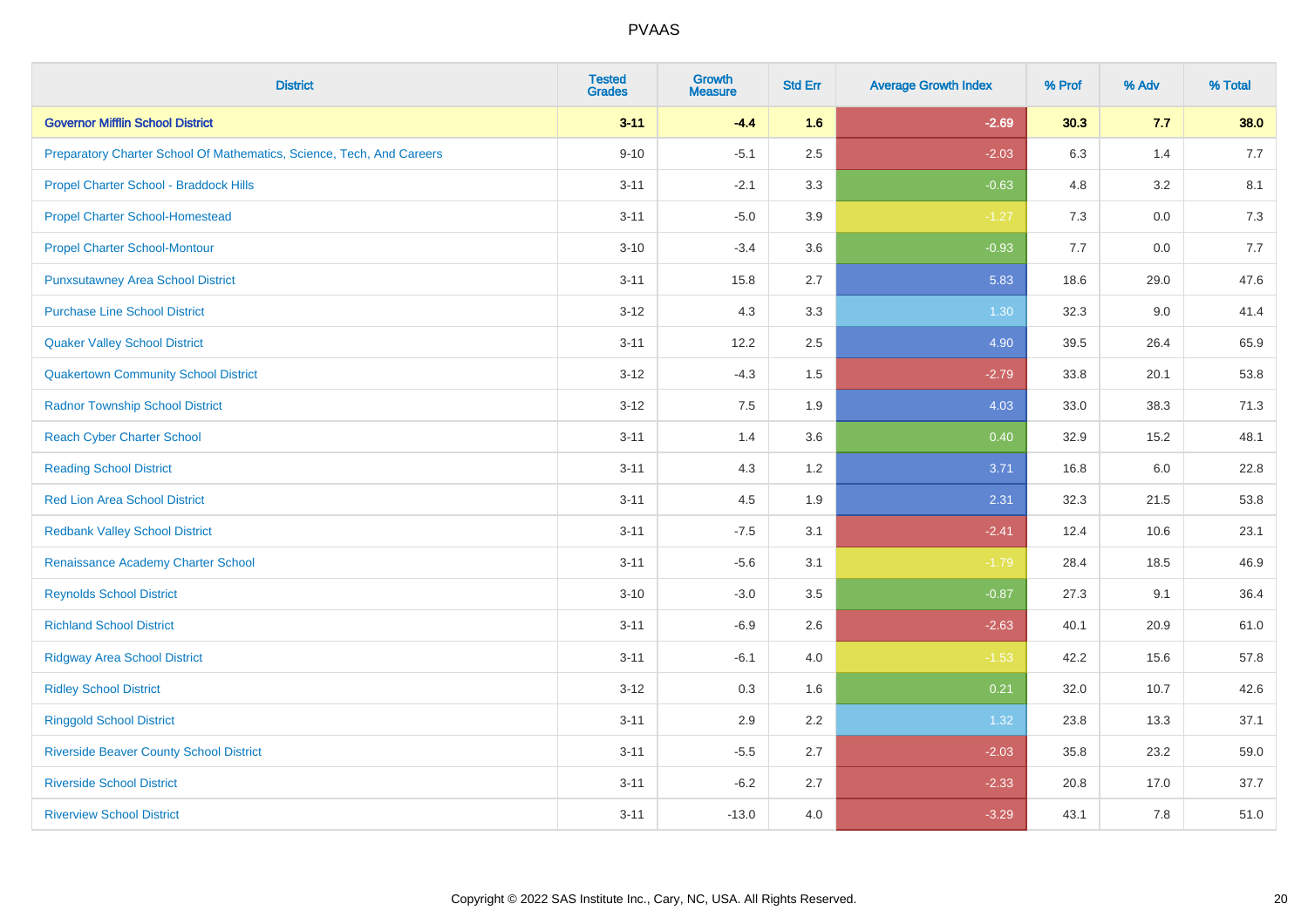| <b>District</b>                               | <b>Tested</b><br><b>Grades</b> | Growth<br><b>Measure</b> | <b>Std Err</b> | <b>Average Growth Index</b> | % Prof | % Adv | % Total |
|-----------------------------------------------|--------------------------------|--------------------------|----------------|-----------------------------|--------|-------|---------|
| <b>Governor Mifflin School District</b>       | $3 - 11$                       | $-4.4$                   | 1.6            | $-2.69$                     | 30.3   | 7.7   | 38.0    |
| <b>Roberto Clemente Charter School</b>        | $3 - 12$                       | $-3.3$                   | 4.1            | $-0.79$                     | 22.7   | 4.6   | 27.3    |
| <b>Rochester Area School District</b>         | $3 - 11$                       | $-5.7$                   | 3.9            | $-1.45$                     | 14.9   | 2.1   | 17.0    |
| Rose Tree Media School District               | $3 - 10$                       | $-2.8$                   | 2.1            | $-1.33$                     | 35.2   | 29.6  | 64.8    |
| Saint Marys Area School District              | $3 - 11$                       | 6.0                      | 2.2            | 2.69                        | 35.4   | 18.3  | 53.7    |
| <b>Salisbury Township School District</b>     | $3 - 11$                       | 5.8                      | 3.6            | 1.62                        | 24.4   | 12.6  | 37.0    |
| Salisbury-Elk Lick School District            | $3 - 11$                       | $-8.4$                   | 5.8            | $-1.45$                     | 33.3   | 5.6   | 38.9    |
| <b>Saucon Valley School District</b>          | $3 - 11$                       | 18.9                     | 2.2            | 8.48                        | 26.0   | 39.6  | 65.6    |
| <b>Sayre Area School District</b>             | $3 - 11$                       | 5.8                      | 3.2            | 1.81                        | 30.3   | 21.0  | 51.3    |
| <b>School Lane Charter School</b>             | $3 - 11$                       | 2.6                      | 3.6            | 0.72                        | 23.1   | 18.7  | 41.8    |
| Schuylkill Haven Area School District         | $3 - 11$                       | $-5.3$                   | 2.7            | $-1.96$                     | 22.2   | 11.6  | 33.8    |
| <b>Schuylkill Valley School District</b>      | $3 - 11$                       | $-1.0$                   | 2.2            | $-0.47$                     | 29.8   | 20.2  | 50.0    |
| <b>Scranton School District</b>               | $3 - 12$                       | $-10.1$                  | 2.5            | $-4.04$                     | 20.0   | 7.7   | 27.7    |
| Selinsgrove Area School District              | $3 - 12$                       | $-5.7$                   | 2.1            | $-2.74$                     | 25.4   | 13.9  | 39.2    |
| <b>Seneca Valley School District</b>          | $3 - 11$                       | $0.8\,$                  | 1.4            | 0.54                        | 40.6   | 25.2  | 65.8    |
| <b>Shade-Central City School District</b>     | $3 - 11$                       | $-14.6$                  | 4.0            | $-3.68$                     | 9.6    | 0.0   | 9.6     |
| <b>Shaler Area School District</b>            | $3 - 11$                       | $-2.1$                   | 1.8            | $-1.18$                     | 32.0   | 13.0  | 45.0    |
| <b>Shamokin Area School District</b>          | $3 - 11$                       | $-2.6$                   | 2.5            | $-1.06$                     | 19.6   | 9.8   | 29.3    |
| <b>Shanksville-Stonycreek School District</b> | $3 - 10$                       | $-8.6$                   | 5.5            | $-1.55$                     | 17.6   | 23.5  | 41.2    |
| <b>Sharon City School District</b>            | $3 - 11$                       | $-6.5$                   | 2.3            | $-2.79$                     | 13.1   | 5.0   | 18.1    |
| <b>Sharpsville Area School District</b>       | $3 - 11$                       | 3.8                      | 3.7            | 1.04                        | 41.1   | 23.2  | 64.3    |
| <b>Shenandoah Valley School District</b>      | $3 - 11$                       | $-4.5$                   | 3.5            | $-1.29$                     | 14.3   | 0.0   | 14.3    |
| Shenango Area School District                 | $3 - 11$                       | 1.7                      | 3.2            | 0.52                        | 41.4   | 13.8  | 55.3    |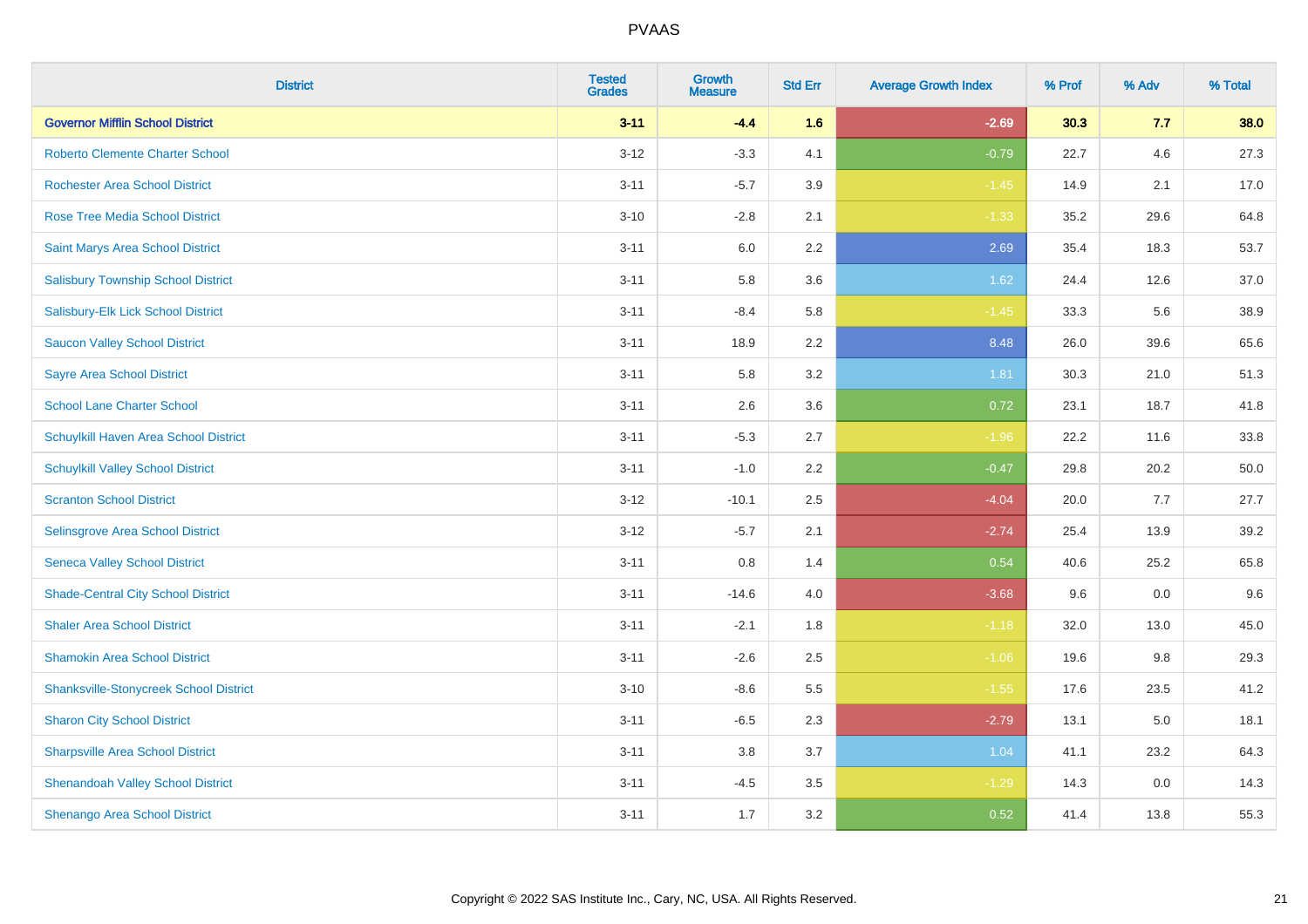| <b>District</b>                            | <b>Tested</b><br><b>Grades</b> | <b>Growth</b><br><b>Measure</b> | <b>Std Err</b> | <b>Average Growth Index</b> | % Prof | % Adv | % Total |
|--------------------------------------------|--------------------------------|---------------------------------|----------------|-----------------------------|--------|-------|---------|
| <b>Governor Mifflin School District</b>    | $3 - 11$                       | $-4.4$                          | 1.6            | $-2.69$                     | 30.3   | 7.7   | 38.0    |
| <b>Shikellamy School District</b>          | $3 - 10$                       | $-8.3$                          | 2.4            | $-3.42$                     | 20.8   | 18.5  | 39.2    |
| <b>Shippensburg Area School District</b>   | $3 - 11$                       | 0.5                             | 1.8            | 0.26                        | 23.5   | 22.8  | 46.3    |
| <b>Slippery Rock Area School District</b>  | $3 - 11$                       | $-3.8$                          | 2.5            | $-1.56$                     | 30.8   | 21.9  | 52.7    |
| <b>Smethport Area School District</b>      | $3 - 12$                       | 5.8                             | 3.8            | 1.52                        | 24.6   | 20.0  | 44.6    |
| <b>Solanco School District</b>             | $3 - 11$                       | 2.2                             | 1.8            | 1.18                        | 27.2   | 15.0  | 42.3    |
| <b>Somerset Area School District</b>       | $3 - 11$                       | $-7.6$                          | 2.4            | $-3.17$                     | 21.0   | 14.5  | 35.5    |
| <b>Souderton Area School District</b>      | $3 - 11$                       | 18.5                            | 1.4            | 12.86                       | 39.2   | 31.2  | 70.4    |
| South Allegheny School District            | $3 - 11$                       | $-0.9$                          | 3.1            | $-0.30$                     | 23.8   | 2.5   | 26.2    |
| South Butler County School District        | $3 - 10$                       | 6.3                             | 2.2            | 2.80                        | 37.8   | 19.2  | 57.0    |
| <b>South Eastern School District</b>       | $3 - 11$                       | $-1.0$                          | 1.8            | $-0.55$                     | 36.4   | 17.1  | 53.5    |
| South Fayette Township School District     | $3 - 11$                       | 6.0                             | 1.8            | 3.33                        | 32.2   | 38.3  | 70.5    |
| South Middleton School District            | $3 - 11$                       | 4.4                             | 2.2            | 1.95                        | 31.1   | 16.4  | 47.5    |
| <b>South Park School District</b>          | $3 - 11$                       | $-8.8$                          | 2.5            | $-3.46$                     | 28.1   | 17.0  | 45.2    |
| South Side Area School District            | $3 - 11$                       | $-0.6$                          | 3.1            | $-0.19$                     | 24.0   | 28.0  | 52.0    |
| <b>South Western School District</b>       | $3 - 12$                       | 2.5                             | 1.7            | 1.48                        | 36.2   | 19.7  | 55.9    |
| South Williamsport Area School District    | $3 - 10$                       | 0.9                             | 3.1            | 0.31                        | 38.4   | 11.6  | 50.0    |
| <b>Southeast Delco School District</b>     | $3 - 10$                       | 3.9                             | 3.5            | 1.12                        | 18.6   | 3.4   | 22.0    |
| <b>Southeastern Greene School District</b> | $3 - 10$                       | $-2.3$                          | 4.4            | $-0.53$                     | 29.0   | 9.7   | 38.7    |
| Southern Columbia Area School District     | $3 - 11$                       | $-8.5$                          | 3.0            | $-2.83$                     | 30.5   | 12.8  | 43.3    |
| <b>Southern Fulton School District</b>     | $3 - 11$                       | $-5.1$                          | 4.0            | $-1.29$                     | 21.7   | 13.0  | 34.8    |
| Southern Huntingdon County School District | $3 - 11$                       | $-5.9$                          | 3.4            | $-1.76$                     | 32.8   | 4.9   | 37.7    |
| <b>Southern Lehigh School District</b>     | $3 - 11$                       | $-4.1$                          | 2.1            | $-1.94$                     | 39.3   | 28.0  | 67.2    |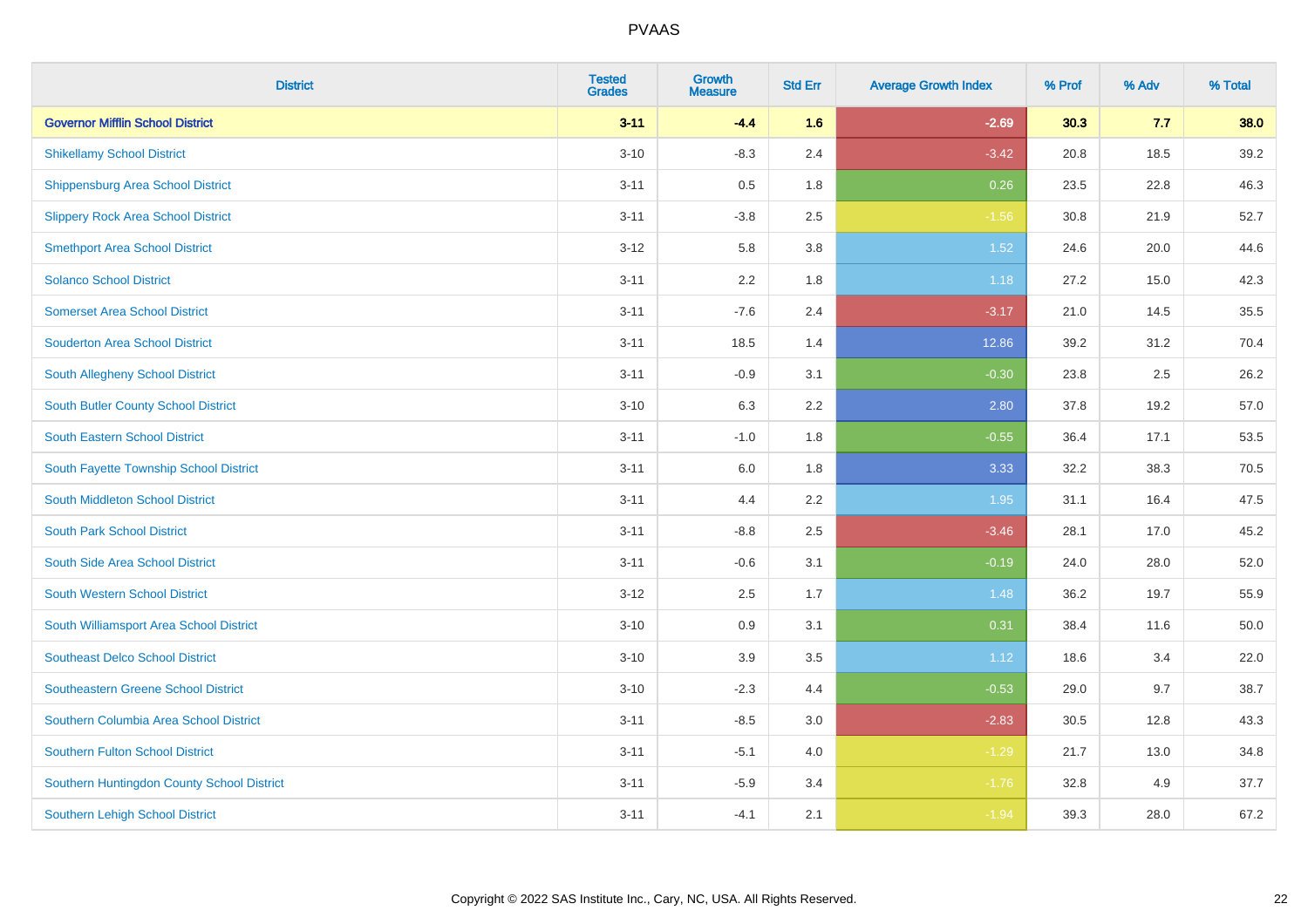| <b>District</b>                              | <b>Tested</b><br><b>Grades</b> | <b>Growth</b><br><b>Measure</b> | <b>Std Err</b> | <b>Average Growth Index</b> | % Prof | % Adv | % Total |
|----------------------------------------------|--------------------------------|---------------------------------|----------------|-----------------------------|--------|-------|---------|
| <b>Governor Mifflin School District</b>      | $3 - 11$                       | $-4.4$                          | 1.6            | $-2.69$                     | 30.3   | 7.7   | 38.0    |
| Southern Tioga School District               | $3 - 11$                       | $-0.1$                          | 2.8            | $-0.03$                     | 26.3   | 10.3  | 36.6    |
| <b>Southern York County School District</b>  | $3 - 11$                       | 15.5                            | 1.8            | 8.48                        | 37.6   | 29.2  | 66.8    |
| <b>Southmoreland School District</b>         | $3 - 11$                       | $-12.5$                         | 3.1            | $-4.04$                     | 33.3   | 15.5  | 48.8    |
| <b>Spring Cove School District</b>           | $3 - 11$                       | 9.1                             | 2.4            | 3.77                        | 31.8   | 25.4  | 57.1    |
| <b>Spring Grove Area School District</b>     | $3 - 11$                       | 3.9                             | 2.0            | 1.90                        | 30.0   | 23.0  | 53.0    |
| <b>Springfield School District</b>           | $3 - 11$                       | 1.2                             | 1.7            | 0.69                        | 31.8   | 25.2  | 56.9    |
| <b>Springfield Township School District</b>  | $3 - 11$                       | $-3.9$                          | 3.1            | $-1.27$                     | 37.2   | 30.8  | 68.1    |
| <b>Spring-Ford Area School District</b>      | $3 - 11$                       | 16.6                            | 1.2            | 14.02                       | 30.4   | 45.3  | 75.7    |
| <b>State College Area School District</b>    | $3 - 11$                       | 24.5                            | 1.3            | 18.59                       | 31.9   | 46.9  | 78.8    |
| <b>Steel Valley School District</b>          | $3 - 11$                       | 11.1                            | 3.3            | 3.33                        | 34.8   | 10.1  | 44.9    |
| <b>Steelton-Highspire School District</b>    | $3 - 11$                       | $-5.3$                          | 3.2            | $-1.65$                     | 13.9   | 0.0   | 13.9    |
| <b>Sto-Rox School District</b>               | $3 - 10$                       | $-7.0$                          | 3.5            | $-1.99$                     | 3.2    | 0.0   | 3.2     |
| <b>Stroudsburg Area School District</b>      | $3 - 11$                       | $7.5\,$                         | 1.6            | 4.70                        | 30.4   | 18.3  | 48.7    |
| <b>Sugar Valley Rural Charter School</b>     | $3 - 11$                       | $-3.6$                          | 3.7            | $-0.98$                     | 10.3   | 0.0   | 10.3    |
| <b>Sullivan County School District</b>       | $3 - 10$                       | 2.5                             | 4.3            | 0.58                        | 43.6   | 7.7   | 51.3    |
| <b>Susq-Cyber Charter School</b>             | $9 - 11$                       | $-3.2$                          | 5.8            | $-0.54$                     | 23.8   | 4.8   | 28.6    |
| <b>Susquehanna Community School District</b> | $3 - 11$                       | $-4.5$                          | 3.8            | $-1.19$                     | 31.9   | 8.8   | 40.7    |
| Susquehanna Township School District         | $3 - 12$                       | 3.9                             | 2.7            | 1.45                        | 19.0   | 13.1  | 32.0    |
| <b>Susquenita School District</b>            | $3 - 11$                       | $-5.9$                          | 2.6            | $-2.28$                     | 30.6   | 13.9  | 44.4    |
| <b>Tacony Academy Charter School</b>         | $3 - 11$                       | $-12.9$                         | 3.3            | $-3.90$                     | 8.6    | 1.4   | 10.0    |
| <b>Tamaqua Area School District</b>          | $3 - 12$                       | 6.5                             | 2.4            | 2.72                        | 34.3   | 17.5  | 51.8    |
| <b>Tech Freire Charter School</b>            | $9 - 11$                       | 0.7                             | 2.5            | 0.27                        | 3.6    | 0.0   | 3.6     |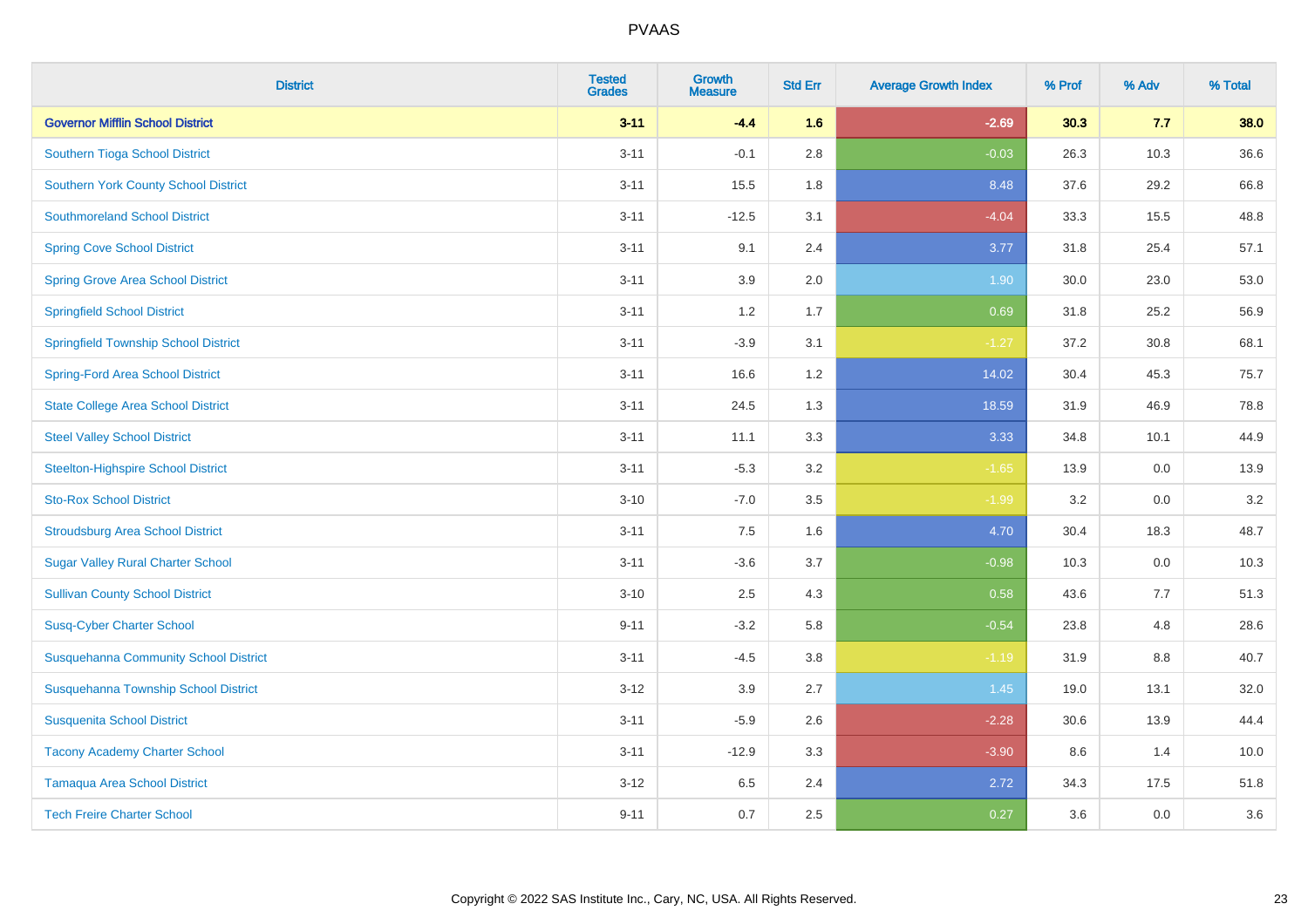| <b>District</b>                               | <b>Tested</b><br><b>Grades</b> | <b>Growth</b><br><b>Measure</b> | <b>Std Err</b> | <b>Average Growth Index</b> | % Prof | % Adv   | % Total |
|-----------------------------------------------|--------------------------------|---------------------------------|----------------|-----------------------------|--------|---------|---------|
| <b>Governor Mifflin School District</b>       | $3 - 11$                       | $-4.4$                          | 1.6            | $-2.69$                     | 30.3   | 7.7     | 38.0    |
| <b>Tidioute Community Charter School</b>      | $3 - 11$                       | $0.8\,$                         | 4.4            | 0.19                        | 18.1   | 6.9     | 25.0    |
| <b>Titusville Area School District</b>        | $3 - 11$                       | $-5.0$                          | 2.5            | $-1.98$                     | 26.5   | 6.8     | 33.3    |
| <b>Towanda Area School District</b>           | $3 - 11$                       | $-4.0$                          | 2.6            | $-1.52$                     | 24.8   | $9.9\,$ | 34.8    |
| <b>Tredyffrin-Easttown School District</b>    | $3 - 10$                       | 8.7                             | 2.4            | 3.57                        | 35.2   | 35.8    | 71.0    |
| <b>Trinity Area School District</b>           | $3 - 11$                       | $-8.7$                          | 1.8            | $-4.87$                     | 20.9   | 9.8     | 30.8    |
| <b>Tri-Valley School District</b>             | $3 - 10$                       | $-2.7$                          | 3.9            | $-0.69$                     | 31.0   | 9.5     | 40.5    |
| <b>Troy Area School District</b>              | $3 - 10$                       | $-4.7$                          | 3.2            | $-1.46$                     | 22.8   | 16.5    | 39.2    |
| <b>Tulpehocken Area School District</b>       | $3-12$                         | 1.0                             | 4.9            | 0.20                        | 11.5   | 23.1    | 34.6    |
| <b>Tunkhannock Area School District</b>       | $3 - 11$                       | 1.4                             | 2.0            | 0.71                        | 29.8   | 18.1    | 47.9    |
| <b>Turkeyfoot Valley Area School District</b> | $3 - 12$                       | $-15.4$                         | 5.8            | $-2.66$                     | 3.8    | 3.8     | 7.6     |
| <b>Tuscarora School District</b>              | $3 - 11$                       | 13.4                            | 2.2            | 6.20                        | 37.1   | 26.3    | 63.4    |
| <b>Tussey Mountain School District</b>        | $3 - 12$                       | $-13.0$                         | 3.3            | $-3.93$                     | 11.1   | $3.2\,$ | 14.3    |
| <b>Twin Valley School District</b>            | $3 - 12$                       | $-3.2$                          | 1.9            | $-1.68$                     | 38.8   | 19.8    | 58.6    |
| <b>Tyrone Area School District</b>            | $3-12$                         | 29.2                            | 2.3            | 12.86                       | 36.6   | 29.1    | 65.7    |
| <b>Union Area School District</b>             | $3 - 11$                       | $-6.5$                          | 3.8            | $-1.70$                     | 30.6   | 12.2    | 42.9    |
| <b>Union City Area School District</b>        | $3 - 12$                       | $-8.7$                          | 3.3            | $-2.59$                     | 29.7   | 10.9    | 40.6    |
| <b>Union School District</b>                  | $3 - 12$                       | 2.5                             | 3.7            | 0.69                        | 17.9   | 10.4    | 28.4    |
| <b>Uniontown Area School District</b>         | $3 - 11$                       | $-2.8$                          | 3.1            | $-0.91$                     | 31.7   | 7.3     | 39.0    |
| <b>Unionville-Chadds Ford School District</b> | $3 - 11$                       | 15.8                            | 1.7            | 9.12                        | 31.2   | 48.0    | 79.2    |
| <b>United School District</b>                 | $3 - 11$                       | 6.3                             | 3.3            | 1.89                        | 38.8   | 16.3    | 55.0    |
| <b>Universal Audenried Charter School</b>     | $9 - 11$                       | $-3.8$                          | 2.5            | $-1.53$                     | 3.0    | 0.5     | 3.5     |
| <b>Upper Adams School District</b>            | $3 - 11$                       | 0.9                             | 2.5            | 0.37                        | 33.0   | 17.0    | 50.0    |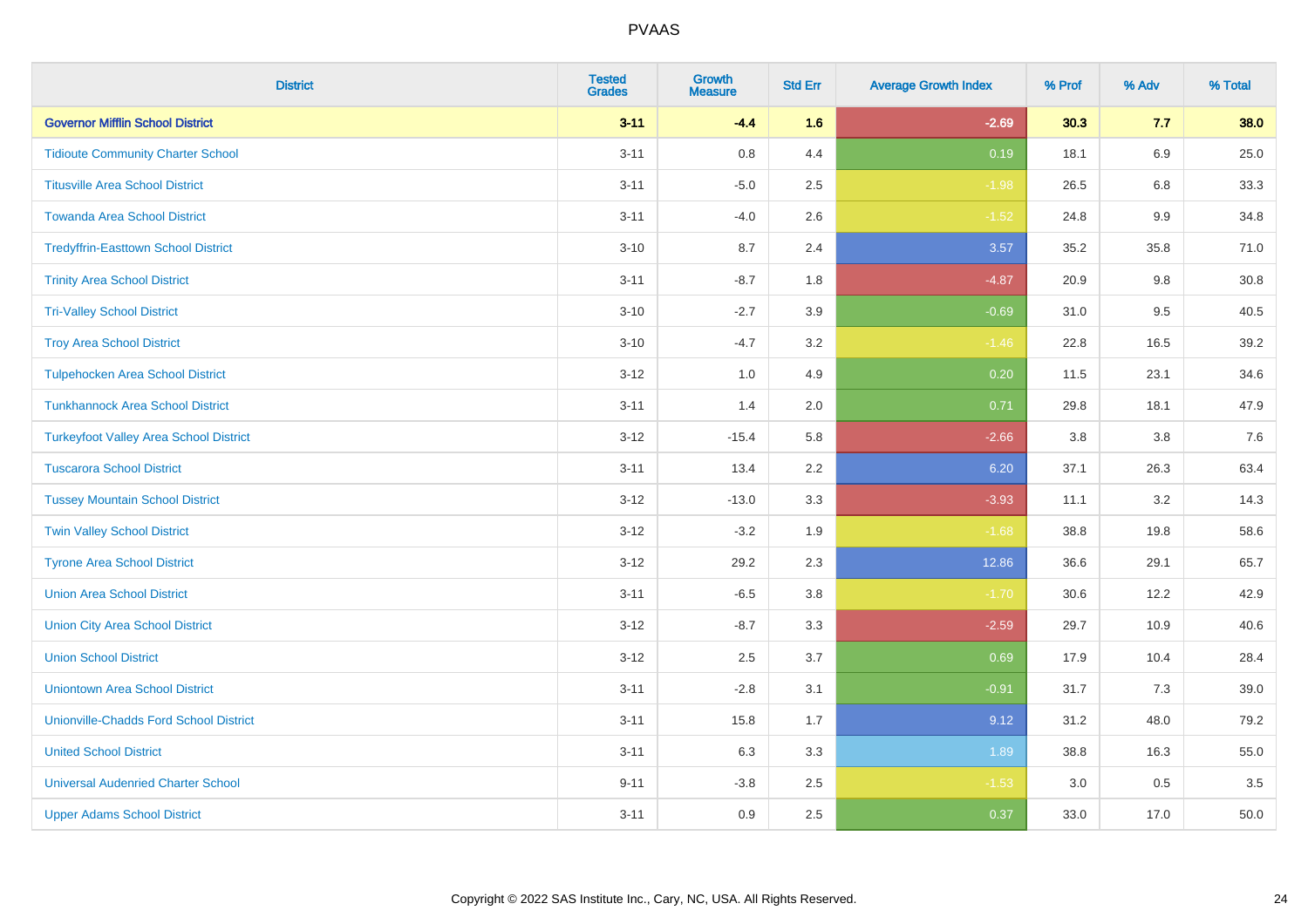| <b>District</b>                                | <b>Tested</b><br><b>Grades</b> | Growth<br><b>Measure</b> | <b>Std Err</b> | <b>Average Growth Index</b> | % Prof | % Adv | % Total |
|------------------------------------------------|--------------------------------|--------------------------|----------------|-----------------------------|--------|-------|---------|
| <b>Governor Mifflin School District</b>        | $3 - 11$                       | $-4.4$                   | 1.6            | $-2.69$                     | 30.3   | 7.7   | 38.0    |
| <b>Upper Darby School District</b>             | $3 - 12$                       | 11.2                     | 1.4            | 8.28                        | 23.8   | 11.8  | 35.6    |
| Upper Dauphin Area School District             | $3 - 11$                       | 16.5                     | 5.1            | 3.26                        | 37.5   | 26.8  | 64.3    |
| <b>Upper Dublin School District</b>            | $3 - 12$                       | 2.1                      | 1.8            | 1.19                        | 34.7   | 30.0  | 64.7    |
| <b>Upper Merion Area School District</b>       | $3 - 11$                       | 14.0                     | 2.0            | 7.15                        | 34.4   | 32.6  | 67.0    |
| <b>Upper Moreland Township School District</b> | $3 - 11$                       | 1.1                      | 2.0            | 0.56                        | 24.8   | 26.6  | 51.3    |
| <b>Upper Perkiomen School District</b>         | $3 - 11$                       | 5.7                      | 1.9            | 3.04                        | 25.4   | 19.9  | 45.4    |
| <b>Upper Saint Clair School District</b>       | $3 - 11$                       | 13.8                     | 1.8            | 7.86                        | 32.2   | 44.5  | 76.7    |
| Urban Pathways 6-12 Charter School             | $6 - 11$                       | $-4.1$                   | 5.7            | $-0.72$                     | 0.0    | 0.0   | $0.0\,$ |
| <b>Valley Grove School District</b>            | $3 - 10$                       | $-4.0$                   | 5.5            | $-0.72$                     | 68.4   | 15.8  | 84.2    |
| <b>Valley View School District</b>             | $3 - 11$                       | 9.3                      | 2.2            | 4.18                        | 26.6   | 23.1  | 49.7    |
| <b>Wallenpaupack Area School District</b>      | $3 - 11$                       | 8.8                      | 2.1            | 4.28                        | 28.5   | 18.9  | 47.4    |
| <b>Wallingford-Swarthmore School District</b>  | $3 - 10$                       | 5.0                      | $2.2\,$        | 2.25                        | 33.3   | 37.1  | 70.4    |
| <b>Warren County School District</b>           | $3 - 11$                       | $-0.1$                   | 1.6            | $-0.06$                     | 26.7   | 9.7   | 36.4    |
| <b>Warrior Run School District</b>             | $3 - 11$                       | 10.5                     | 2.7            | 3.86                        | 34.1   | 16.8  | 50.9    |
| <b>Warwick School District</b>                 | $3 - 11$                       | 21.7                     | 1.8            | 11.76                       | 27.7   | 36.3  | 64.0    |
| <b>Washington School District</b>              | $3 - 11$                       | $-15.9$                  | 2.9            | $-5.44$                     | 12.9   | 1.7   | 14.7    |
| <b>Wattsburg Area School District</b>          | $3 - 11$                       | 1.0                      | 2.7            | 0.36                        | 20.4   | 12.4  | 32.7    |
| <b>Wayne Highlands School District</b>         | $3 - 11$                       | 22.5                     | 2.5            | 9.16                        | 33.8   | 40.4  | 74.2    |
| <b>Waynesboro Area School District</b>         | $3 - 12$                       | $3.0\,$                  | 1.8            | 1.67                        | 26.0   | 23.5  | 49.5    |
| <b>Weatherly Area School District</b>          | $3 - 11$                       | $-5.8$                   | 4.0            | $-1.44$                     | 32.1   | 8.9   | 41.1    |
| <b>Wellsboro Area School District</b>          | $3 - 11$                       | $-6.3$                   | 3.0            | $-2.08$                     | 24.4   | 13.4  | 37.8    |
| <b>West Allegheny School District</b>          | $3 - 12$                       | 8.6                      | 2.0            | 4.34                        | 37.3   | 27.2  | 64.5    |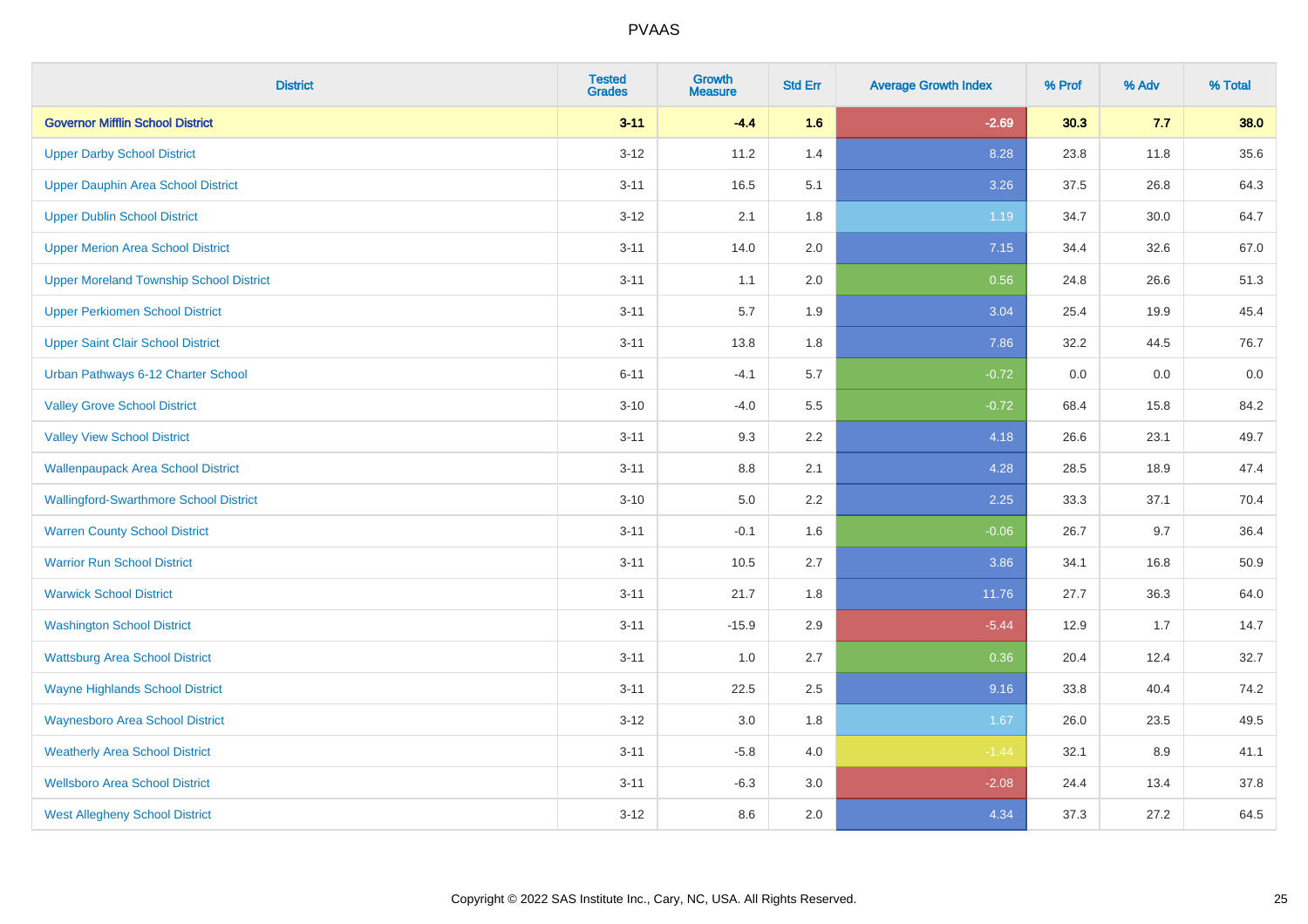| <b>District</b>                                 | <b>Tested</b><br><b>Grades</b> | <b>Growth</b><br><b>Measure</b> | <b>Std Err</b> | <b>Average Growth Index</b> | % Prof | % Adv | % Total |
|-------------------------------------------------|--------------------------------|---------------------------------|----------------|-----------------------------|--------|-------|---------|
| <b>Governor Mifflin School District</b>         | $3 - 11$                       | $-4.4$                          | 1.6            | $-2.69$                     | 30.3   | 7.7   | 38.0    |
| <b>West Branch Area School District</b>         | $3 - 11$                       | 17.0                            | 3.3            | 5.20                        | 47.1   | 19.1  | 66.2    |
| <b>West Chester Area School District</b>        | $3 - 11$                       | $-2.1$                          | 1.2            | $-1.83$                     | 36.4   | 23.2  | 59.6    |
| <b>West Greene School District</b>              | $3 - 11$                       | $-8.1$                          | 3.9            | $-2.08$                     | 31.0   | 11.9  | 42.9    |
| West Jefferson Hills School District            | $3 - 11$                       | 1.9                             | 1.9            | 0.99                        | 34.8   | 27.3  | 62.1    |
| <b>West Middlesex Area School District</b>      | $3 - 10$                       | $-7.4$                          | 3.5            | $-2.11$                     | 32.0   | 9.6   | 41.6    |
| <b>West Mifflin Area School District</b>        | $3 - 12$                       | $-11.9$                         | 2.5            | $-4.77$                     | 15.9   | 4.0   | 19.9    |
| <b>West Perry School District</b>               | $3 - 11$                       | 11.0                            | 2.3            | 4.76                        | 26.9   | 20.5  | 47.4    |
| <b>West Shore School District</b>               | $3 - 12$                       | 2.2                             | 1.3            | 1.68                        | 31.8   | 15.2  | 47.1    |
| <b>West Side CTC</b>                            | $9 - 10$                       | $-32.0$                         | 3.9            | $-8.16$                     | 5.9    | 0.0   | 5.9     |
| <b>West York Area School District</b>           | $3 - 12$                       | $-9.8$                          | 2.7            | $-3.57$                     | 21.9   | 10.9  | 32.8    |
| <b>Western Beaver County School District</b>    | $3 - 11$                       | $-9.3$                          | 4.2            | $-2.20$                     | 45.1   | 3.9   | 49.0    |
| <b>Western Wayne School District</b>            | $3 - 11$                       | 3.6                             | 2.6            | 1.39                        | 30.8   | 16.2  | 47.0    |
| <b>Westinghouse Arts Academy Charter School</b> | $9 - 10$                       | $-6.0$                          | 3.3            | $-1.81$                     | 20.2   | 8.9   | 29.1    |
| <b>Westmont Hilltop School District</b>         | $3 - 11$                       | $-1.0$                          | 2.8            | $-0.36$                     | 33.3   | 14.7  | 48.0    |
| <b>Whitehall-Coplay School District</b>         | $3 - 11$                       | 11.8                            | 1.7            | 7.06                        | 32.3   | 21.7  | 54.0    |
| <b>Wilkes-Barre Area School District</b>        | $3 - 11$                       | $-12.4$                         | 2.4            | $-5.18$                     | 14.2   | 3.7   | 17.9    |
| <b>William Penn School District</b>             | $3 - 12$                       | 7.0                             | 1.9            | 3.61                        | 14.0   | 7.2   | 21.3    |
| <b>Williams Valley School District</b>          | $3 - 11$                       | 2.6                             | 3.7            | 0.69                        | 17.0   | 5.1   | 22.0    |
| <b>Williamsburg Community School District</b>   | $3 - 11$                       | $-16.9$                         | 4.1            | $-4.14$                     | 22.4   | 0.0   | 22.4    |
| <b>Williamsport Area School District</b>        | $3 - 11$                       | $-11.7$                         | 1.4            | $-8.29$                     | 18.2   | 10.5  | 28.7    |
| Wilmington Area School District                 | $3 - 11$                       | 11.1                            | 3.3            | 3.37                        | 29.8   | 26.2  | 56.0    |
| <b>Wilson Area School District</b>              | $3 - 11$                       | $-0.3$                          | 2.4            | $-0.12$                     | 35.4   | 14.6  | 50.0    |